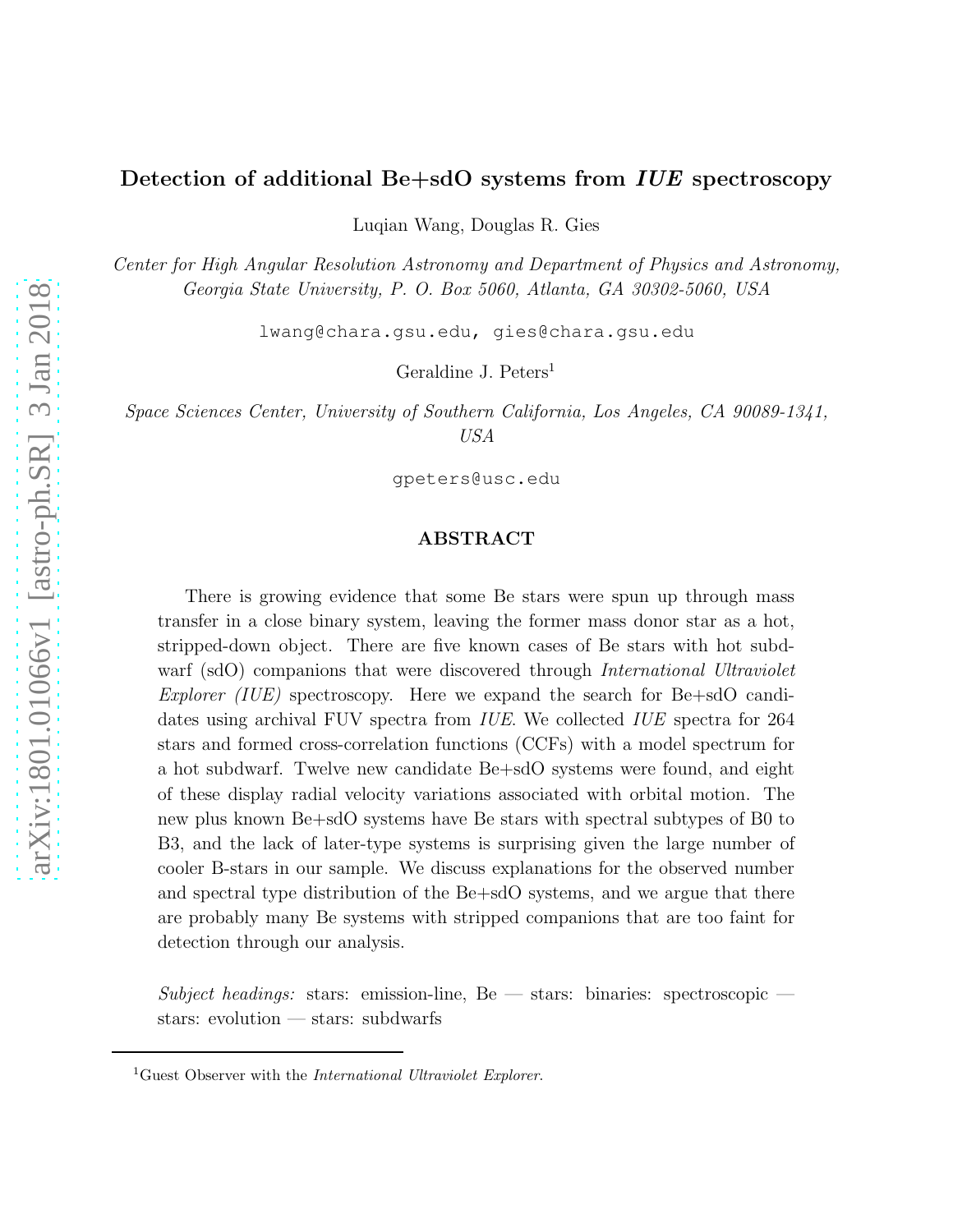#### 1. Introduction

Be stars are rapidly rotating B-type, non-supergiant, stars that show or have shown  $\rm\,H\alpha$  emission in their spectra. Their rotational velocities may reach more than 75% of the critical velocity [\(Slettebak 1966;](#page-14-0) [Rivinius et al. 2013\)](#page-14-1). [Pols et al. \(1991\)](#page-14-2) suggested that their rapid rotation results from past mass transfer in a close binary system. The initially more massive star expands away from main-sequence stage after hydrogen core exhaustion and fills its Roche-lobe. Mass transfer from the evolved massive star to the less massive gainer star causes the latter to spin up due to conservation of angular momentum. The orbit shrinks until the two stars reach comparable masses, and then subsequent mass transfer causes the orbit to expand. This continues until the donor star loses its outer envelope and the core obtains a size smaller than the Roche-lobe. If the donor star is left with a mass above the Chandrasekhar limit, then the stars will evolve into an X-ray binary system, consisting of a Be star and a neutron star or black hole. Lower mass donor remnants become a faint, hot, subdwarf (sdO) or a white dwarf (WD).

Such sdO and WD stars are difficult to detect because they are usually lost in the glare of their massive companions and their small mass creates only a small orbital reflex motion in the Be star. The subdwarfs are hot, so it is best to search for this type of remnant in the far ultraviolet because they contribute relatively more flux there and their spectra are rich in highly ionized metallic lines. Such FUV spectroscopy investigations have led to the detection of a subdwarf companion in five systems. [Thaller et al. \(1995\)](#page-14-3) discovered the hot subdwarf companion of  $\phi$  Per using a Doppler tomography algorithm, which uses the radial velocities of the components to reconstruct their individual spectra. The highly ionized lines of the sdO star were clearly visible in the reconstructed secondary spectrum based on 16 Short Wavelength Prime (SWP) camera, high dispersion (H) spectra obtained with the *International Ultraviolet Explorer*. This discovery was confirmed by [Gies et al. \(1998\)](#page-12-0) through *Hubble Space Telescope* spectroscopy, and their study suggested that the subdwarf companion has  $T_{\text{eff}} = 53 \pm 3$  kK and  $\log g = 4.2 \pm 0.1$ . [Peters et al. \(2008](#page-14-4)) combined optical spectra and 96 *IUE* spectra to confirm the binarity of FY CMa, and they detected the hot companion through analysis of cross-correlation functions (CCFs) of the UV spectra with that for a hot stellar template. Their study indicated that the secondary has  $T_{\text{eff}} = 45 \pm 5$ kK and  $\log g = 4.3 \pm 0.6$ . A similar analysis was done by [Peters et al. \(2013\)](#page-14-5) for 59 Cyg, and they reported that the detected companion has  $T_{\text{eff}} = 52.1 \pm 4.8 \text{ kK}$  and  $\log g = 5.0 \pm 1.0$ based on a large set of 157 *IUE* spectra. Subsequently, [Wang et al. \(2017\)](#page-15-0) analyzed 23 *IUE* spectra of 60 Cyg through CCFs with a hot stellar template, and they estimated that the hot subdwarf companion has  $T_{\text{eff}} = 42 \pm 4$  kK. The fifth detection was made by [Peters et al.](#page-14-6) [\(2016\)](#page-14-6) using 88 *IUE* spectra to detect a faint signal of a hot companion in HR 2142, which indicated that the companion has  $T_{\text{eff}} \geq 43 \pm 5$  kK.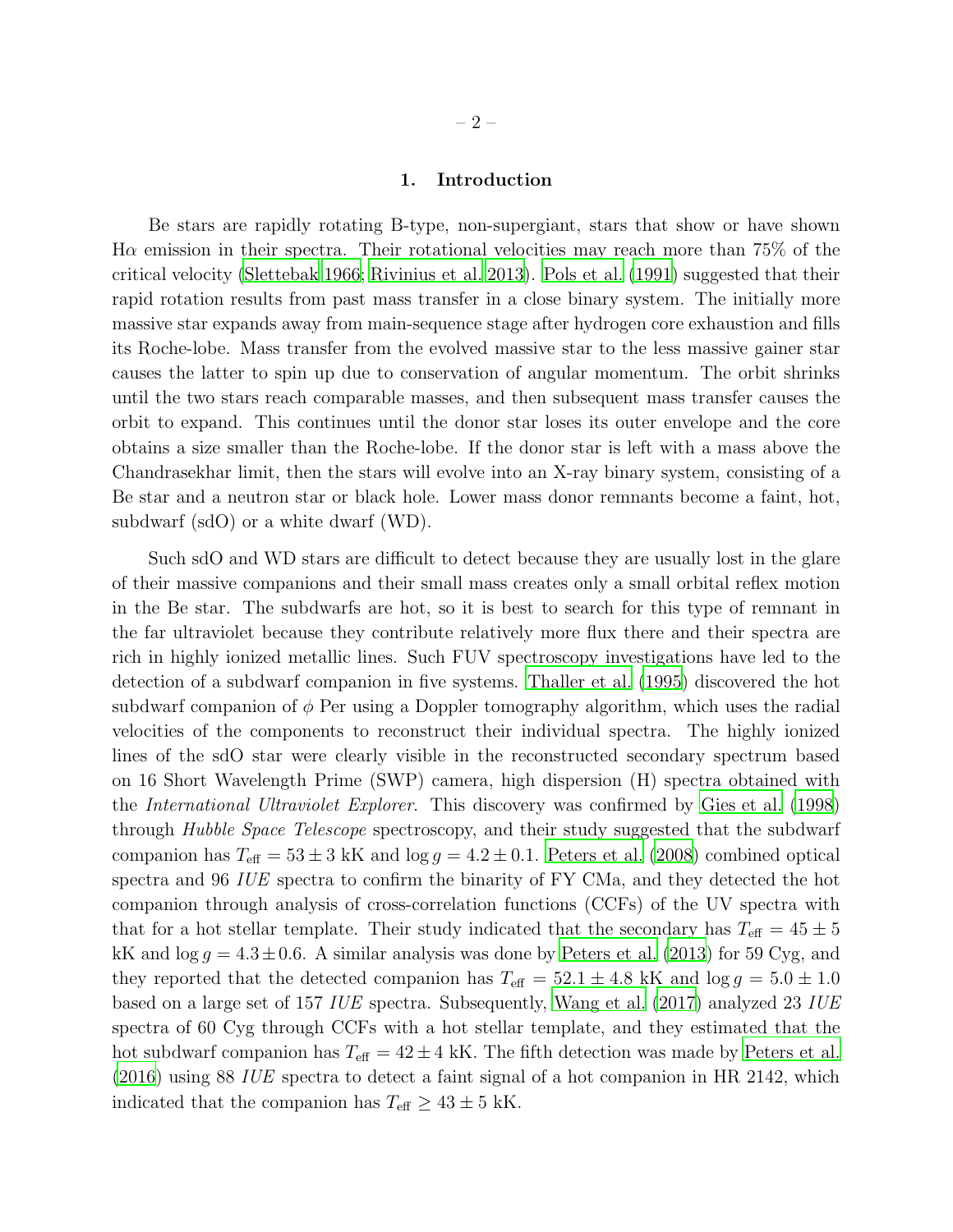The detection of the subdwarf companions of the confirmed systems benefited from the large number of observations available in the *IUE* archive in order to take advantage of the  $\sqrt{n}$  improvement in S/N by combining all the observations in the analysis. However, relatively bright subdwarf companions should be detected even in a single *IUE* observation through calculations of CCFs with a model spectrum for a hot star. The goal of this work is to detect other Be+sdO systems by searching for such relatively bright companions through analysis of individual spectra for a large sample of Be stars.

Our survey will help identify binary systems with subdwarf companions for future followup studies to determine the orbital and stellar parameters that are needed for critical comparisons with models for the evolution of stripped cores [\(Althaus et](#page-12-1) al. [2013](#page-12-1)). This survey is important for studies of massive star evolution, since a large fraction of massive stars have nearby stellar companions [\(Sana et al. 2012\)](#page-14-7) and binary interactions play a key role in their destinies [\(de Mink et al. 2014](#page-12-2)). Hot evolved companions may contribute significantly to the UV flux of stellar populations [\(Han et al. 2010\)](#page-12-3) and constitute a missing contribution to spectral synthesis models [\(Bruzual & Charlot 2003](#page-12-4)). Massive helium star remnants probably explode as hydrogen deficient supernovae (SN Ib and SN Ic; [Eldridge et al. 2013](#page-12-5)), so a determination of their numbers and properties is closely related to the numbers and kinds of core collapse SN we observe. The rotational properties of SN progenitors dictate the spins of their neutron star and black hole remnants, and fast rotation may be responsible for the long duration  $\gamma$ -ray bursters that form in the core collapse of massive stars [\(Cantiello et al.](#page-12-6) [2007\)](#page-12-6).

Here we present the results of the survey for sdO companions among rapidly rotating hot stars from an analysis of *IUE* spectra. Section 2 presents our subdwarf flux search method that is based on a cross-correlation analysis of the UV spectra with a model spectral template. We discuss the 12 new candidate Be+sdO systems in Section 3. Our final results and their consequences are summarized in Section 4.

## 2. Search for sdO companions

The main sample of Be stars was adopted from the list of [Yudin \(2001](#page-15-1)), who presented an analysis of intrinsic polarization, projected rotational velocity, and IR excess of 627 Be stars. We combed through the *IUE* archive to find these targets, and we collected 3092 SWP/H spectra of 226 stars from the archive. We further expanded the sample by adding 111 SWP/H spectra of 38 rapidly rotating, non-emission stars with projected rotational velocity  $V \sin i > 300 \text{ km s}^{-1}$ .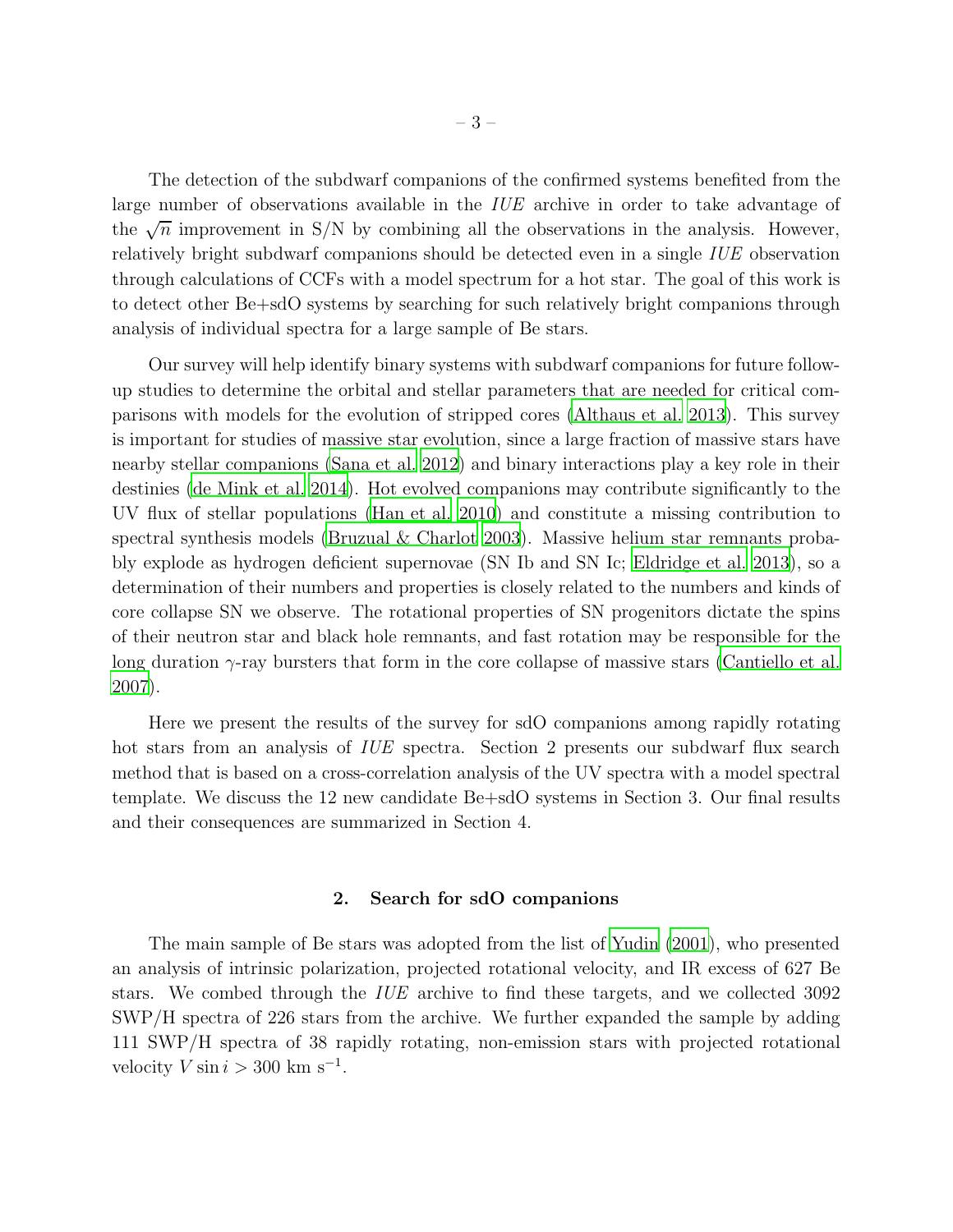We downloaded the SWP/H spectra of these [2](#page-15-2)64 stars from MAST<sup>2</sup>. The spectra were reduced and rectified following the procedures reported in [Wang et](#page-15-0) al. [\(2017\)](#page-15-0), except that we left the interstellar medium lines in place. The estimated temperatures of the five known sdO companions all have  $T_{\text{eff}} > 40$  kK. Thus, we adopted a synthetic spectrum with  $T_{\text{eff}} = 45$ kK from the grid of [Lanz & Hubeny \(2003\)](#page-13-0) that we used earlier [\(Wang](#page-15-0) et al. [2017\)](#page-15-0), and we cross-correlated it with all the observed spectra. We excluded the beginning and ending regions and very broad or blended line regions (including the Si III λ1300 complex, Si IV  $\lambda\lambda$ 1394, 1403, Si II  $\lambda\lambda$ 1527, 1533, and C IV  $\lambda$ 1550) that were replaced by a linear interpolation across the adjacent continuum to avoid introduction of broad features into the CCFs.

We began our search for hot companions by forming the ratio of the CCF maximum height (peak signal S) within a velocity range of  $\pm 200$  km s<sup>-1</sup> (larger than the typical span of Doppler shift of the known binaries) to the standard deviation of the CCF in higher velocity portions (background noise N), and we then calculated the average peak-to-background ratio (S/N) from the individual ratios for all the available spectra for each star. The average  $S/N$  ratios of the known Be+sdO systems ( $\phi$  Per, FY CMa, 59 Cyg, and 60 Cyg) all have  $S/N > 3.0$ . Thus, we set this CCF peak-to-background ratio as the lower limit to select candidate sdO binaries. Null detections of companion stars with CCF S/N ratios below the selection criterion are listed in Table 1. If the stars in Table 1 host hot companions, then their sdO components must be too faint to detect in individual *IUE* spectra. Table 1 includes HR 2142 ( $=$ HD 41335), which only displays the weak signal of the companion in a subset of spectra [\(Peters et al. 2016\)](#page-14-6). On the other hand, a strong signal appeared and met the selection criterion for 66 stars, forming a preliminary list of potential binary systems with relatively bright subdwarf companions. We collected the spectral classifications and projected rotational velocities of these targets from the literature. The HD number, star name, HIP number, spectral classification, projected rotational velocity, number of SWP/H spectra available in the *IUE* archive, average CCF S/N ratio, and references for the spectral types and  $V \sin i$  are tabulated in Table 2.

We adopted detection criteria for Be+sdO binaries that are based upon the characteristics of the five known systems. The best known system (and the one with the highest CCF S/N ratio in our sample) is  $\phi$  Per (HD 10516), and we show in Figure 1, top left panel, two CCFs for  $\phi$  Per at different orbital velocity extrema. The CCF peaks are narrow (indicative of a small projected rotational velocity) and show large velocity excursions due to the large semi-amplitude associated with the low mass sdO star [\(Gies et al. 1998\)](#page-12-0). All five known Be+sdO binaries share these properties, so we adopted two detection criteria based upon

<sup>2</sup>https://archive.stsci.edu/iue/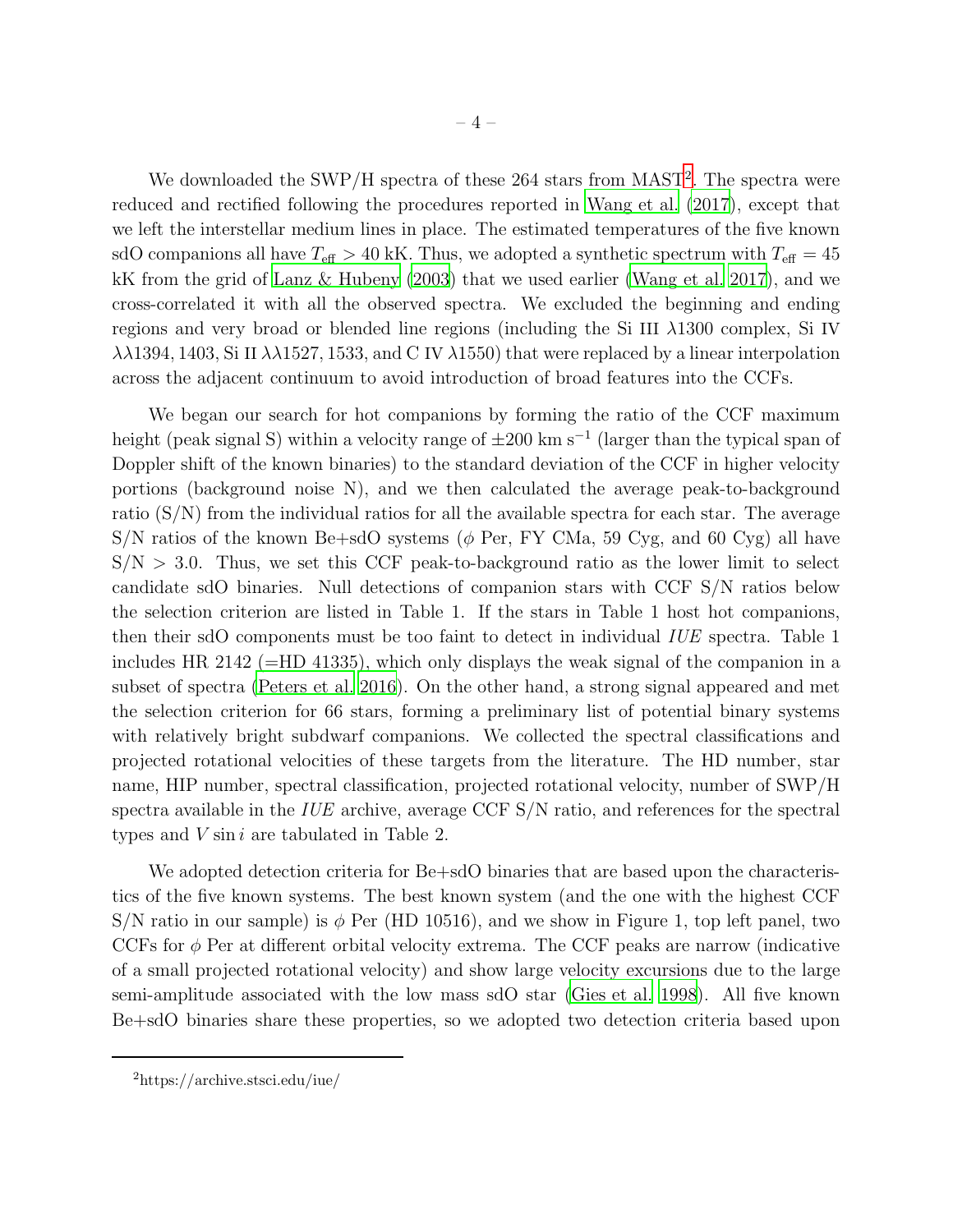them.

The first criterion is that any CCF signal from the sdO component must be narrow with a half width at half maximum (HWHM) much smaller than the projected rotational broadening  $V \sin i$  associated with the primary Be star target. Most Be stars are rapid rotators with large V sin i, so their associated CCFs are very broad (see the case of  $\gamma$  Cas = HD 5394 in the lower left panel of Fig. 1), although a few pole-on Be stars do show smaller projected rotational broadening (see the CCFs of HD 120991 in the lower, right panel of Fig. 1). Note that this assumption biases the results against detection of rapidly rotating sdO components, but we doubt such exist in general because their progenitors probably became synchronous rotators in long period orbits during the earlier mass transfer phase. Note that the CCF signal from correlation with the Be star spectral features will become larger for hotter Be stars, so that the CCF will be more dominated by the Be star signal in earlier-type targets. We show, for example, the cases of CCFs for a hot (HD 155806) and a mid-temperature (HD 174237) emission-line star in the middle left and right panels, respectively, of Figure 1. The sensitivity of the CCFs to the temperature of the Be star means that it will become progressively more difficult to distinguish the signal from a sdO component from that of the Be star at high temperature, so our methods may be biased against detection of sdO companions among the hotter Be stars. Nevertheless, it is possible to discern the narrow sdO component against broader Be component in some cases of hotter Be stars (see the case of FY CMa  $=$  HD 53978 in the upper right panel of Fig. 1, which shows the narrow peak of the sdO star atop the broader signal from the Be star).

The second criterion is based upon the expected orbital motion of the sdO component. Post-mass transfer binaries are expected to have extreme mass ratios, so that the orbital semiamplitudes of the sdO components will be large ( $\approx 50-100$  km s<sup>-1</sup>) compared to those of the Be stars (< 10 km s<sup>−</sup><sup>1</sup> ) for binaries with periods of a few months or less. Thus, our second criterion for sdO candidates is that their CCF signals should show a velocity range greater than 1/2 of the HWHM of the CCF peak. This criterion tacitly assumes that enough spectra exist to sample the full range of orbital motion, but this cannot be fulfilled in cases where only a few spectra are available. Note that application of this criterion will impose a bias against detection of binaries in low inclination and long period orbits (with small orbital semiamplitude).

The results of applying these two detection criteria are summarized in a code in the last column of Table 2. We find that 50 of the 66 targets in the list of large S/N cases are best explained as the result of correlation with the Be star spectrum itself (indicated by a "P" for primary in Table 2). These are generally hotter Be stars in which the CCF signal has a half-width comparable to the published  $V \sin i$ , and their CCF peaks show little evidence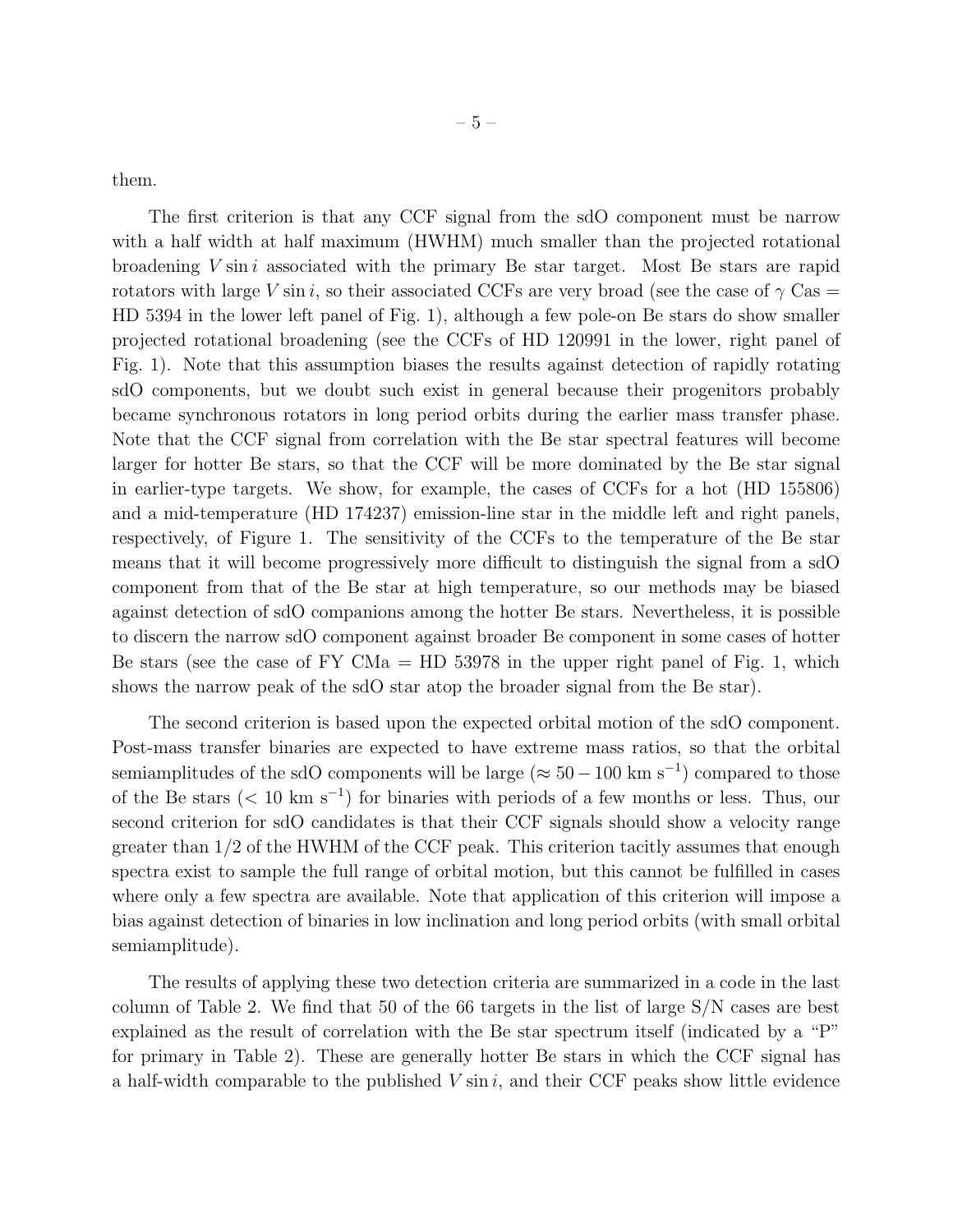of significant orbital Doppler shifts. Some of these cases are discussed in the Appendix. Next, the application of the two criteria led to the successful re-identification of four known Be+sdO binaries ( $\phi$  Per, FY CMa, 59 Cyg, and 60 Cyg), and these are indicated by an "S" (for subdwarf) in Table 2. The criteria also led to the detection of eight additional candidate Be+sdO binaries that are labeled with a "C" in Table 2. Finally, we list four systems in which a strong and narrow CCF peak was found, but only one or two spectra are available in the *IUE* archive so that we could not apply the second criterion of velocity variability. These four potential candidates are indicated by a "C?" code in Table 2. Radial velocities from Gaussian fits of the upper 80% of the CCF peaks are listed in Table 3 for these eight candidate and four potential candidate systems, but measurements from noisy spectra with weak CCF signals were omitted. The number and time distribution of these measurements are insufficient to find orbital periods and other elements, but they are included here for future use once orbits are determined (perhaps by ground-based spectroscopy of the Be components). All these new detections are discussed further in the next section.

#### 3. Candidate Be+sdO systems

We identified twelve subdwarf candidates from the CCF analysis that display a narrow peak as expected from correlation with the hot subdwarf spectrum template. We observe significant Doppler shift variations in the CCF signals of eight systems due to the orbital motion of the subdwarf companion. Figure 2 shows the apparent CCFs of the eight candidate systems for spectra observed near the velocity extrema (see Table 3). The remaining four potential subdwarf candidates in the sample display a narrow peak, but little or no information about their Doppler shifts is available due to the limited number of spectra available. The CCFs for these four cases are shown in Figure 3. The peak height of the CCF scales approximately with the subdwarf flux contribution if the model template is a reasonable match [\(Wang et al. 2017](#page-15-0)), so the new candidates contribute about  $2-5\%$  of the FUV monochromatic flux (and probably less at optical wavelengths).

None of the candidates are known close binaries, but all are worthy of follow-up investigation. We summarize a brief literature review for each candidate below. Many of the candidate Be+sdO systems have additional companions detected through speckle interferometry or optical imaging, but their orbital periods must be decades or longer. Consequently these visually resolved companions are unrelated to the subdwarf companions that are the remnants of interactions in close binaries. The speckle interferometry observations reveal companions in the angular separation range of 0.035  $<\rho<1\rlap{.}''$  and brighter than  $\triangle m<3.0$ mag [\(Mason et al. 1997\)](#page-13-1).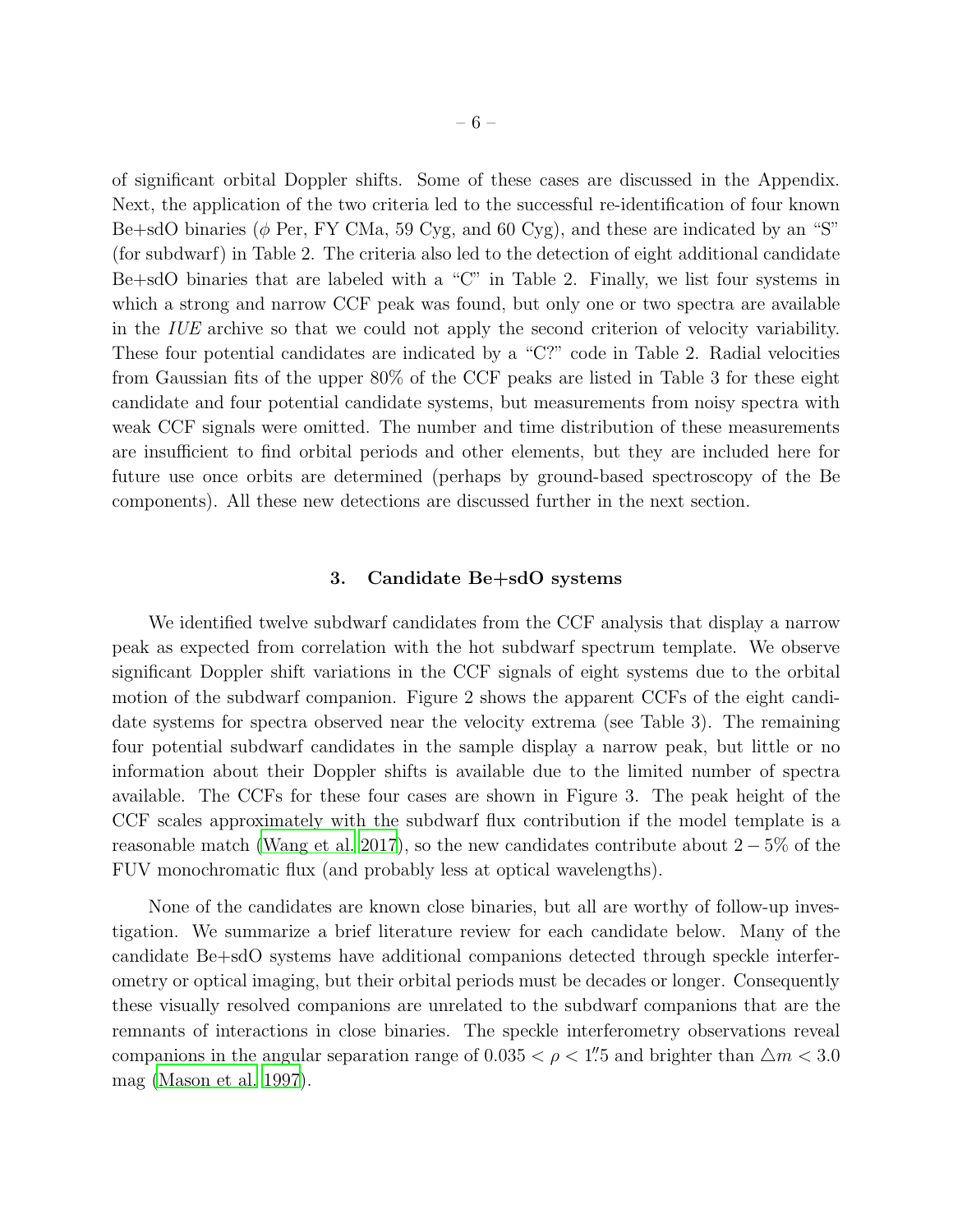HD 29441 (V1150 Tau; B2.5 Vne;  $S/N = 3.77$ ). Based on measurements of six optical spectra, [Chini et al. \(2012](#page-12-7)) found that the star is radial velocity constant, perhaps indicating that the sdO is a low mass object or that the orbit is very long.

HD 43544 (B3 V;  $S/N = 5.51$ ). [Huang et al. \(2010](#page-13-2)) argued that the star had a significant radial velocity shift between measurements of two optical spectra, indicative of the orbital motion of the Be star. No other companions have been detected through speckle interferometry from [Mason et al. \(1997](#page-13-1)).

HD 51354 (QY Gem; B3 Ve;  $S/N = 5.39$ ). [Chojnowski et al. \(2017](#page-12-8)) observed only a small scatter of 3.0 km s<sup> $-1$ </sup> in six radial velocity measurements from the APOGEE survey. HD 60855 (V378 Pup; B3 IV;  $S/N = 4.98$ ). The CCFs of the star display a narrow central peak that sits atop a broader signal from the Be star. The measured velocities from the CCFs of the six available spectra did not display large velocity shifts, perhaps indicating that the sdO is in a long period, slow moving orbit. However, [Huang & Gies \(2006](#page-13-3)) found a significant velocity shift between their two spectra indicative of possible orbital motion of the Be star. [Mason et al. \(1997](#page-13-1)) found no evidence from speckle interferometry for another companion in the separation range of 0.04 to 1 arcsec. [Mason et al. \(2001](#page-13-4)) note that this star is a member of the NGC 2422 cluster, and the nearest companion has separation of 5.3 arcsec from the star.

HD 113120 (LS Mus; B2 IVne;  $S/N = 4.35$ ). Based on spectroscopic measurements from five optical spectra, [Chini et al. \(2012\)](#page-12-7) found that the star is radial velocity constant, which suggests a small orbital semi-amplitude for the Be star. Nevertheless, we observe relatively large Doppler shifts for the sdO component. [Hartkopf et](#page-12-9) al. [\(1996](#page-12-9)) detected a companion with angular separation of 0.557 arcsec from the star through speckle interferometry.

HD 137387 ( $\kappa^1$  Aps; B2 Vnpe; S/N = 5.21). [Lindroos \(1985](#page-13-5)) reported that the star belongs to a visual binary system with a companion of estimated spectral type of K7 IV and a projected separation of 1470 AU from the star.

HD 152478 (V846 Ara; B3 Vnpe;  $S/N = 3.69$ ). [Hoogerwerf et al. \(2001](#page-13-6)) mention this object as a possible runaway star. [de Bruijne & Eilers \(2012](#page-12-10)) list a radial velocity of 19  $km s^{-1}$ .

HD 157042 ( $\iota$  Ara; B2.5 IVe;  $S/N = 4.09$ ). Based on optical studies, [Lindroos \(1985\)](#page-13-5) reported that the star has a companion with estimated spectral type of G5 III-IV and a separation of 42.8 arcsec from the primary component.

HD 157832 (V750 Ara; B1.5 Ve;  $S/N = 4.21$ ). Based on observations from XMM-Newton and optical spectroscopy, Lopes de Oliveira & Motch  $(2011)$  classified the star as the coolest  $\gamma$  Cas analogue. Based on the presence of Fe XXI and Fe XXII recombination lines and fluorescence features, Giménez-García et al.  $(2015)$  confirmed the X-ray properties of the star and classified it as a component of high-mass X-ray binary.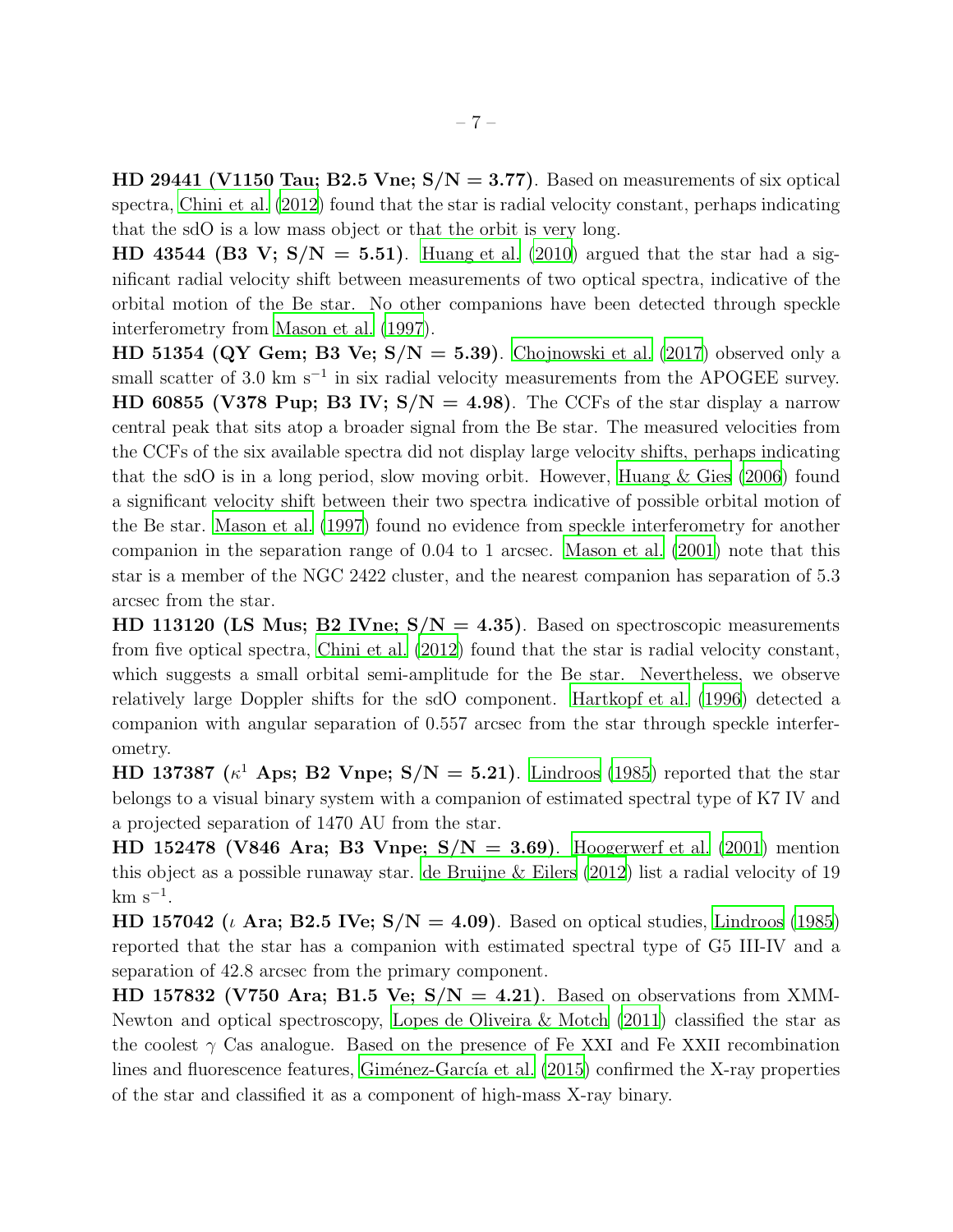**HD 191610 (28 Cyg; B3 IVe; S/N = 3.02)**. [Abt & Levy \(1978\)](#page-12-12) reported that the star is radial velocity constant from spectroscopic studies based on 25 optical spectra. Based on an analysis of space photometry and  $H\alpha$  line profiles, [Baade et al. \(2017](#page-12-13)) concluded that the large-amplitude frequencies due to multiple non-radial pulsation modes are responsible for the observed short- and medium-term variability, and these pulsation modes are also related to the modulation of mass transfer events from the star to the disk of 28 Cyg. No other companions have been found by [Mason et al. \(1997\)](#page-13-1) through speckle interferometry.

HD 194335 (V2119 Cyg; B2 IIIe;  $S/N = 4.54$ ). The star is listed as a shell star by [Hoffleit & Jaschek \(1991\)](#page-13-8). [Plaskett et al. \(1920\)](#page-14-8) suggested that the object is a possible spectroscopic binary.

HD 214168 (8 Lac B; B1 IVe;  $S/N = 3.03$ ). [Hoffleit & Jaschek \(1991\)](#page-13-8) also identified this star as a shell star. It is a member of the Lac OB1 association. [Mason et al. \(1997\)](#page-13-1) identified a companion with an angular separation of 0.042 arcsec using speckle interferometry. [Shatskii \(1998\)](#page-14-9) and [Mason et al. \(2007\)](#page-13-9) confirmed that the star forms a double system with HD 214167 (B1.5 Vs) with an angular separation of 22.24 arcsec.

#### 4. Conclusions

We identified eight subdwarf candidates and four potential candidates, and by including the five Be+sdO systems known from previous studies, this leads to a total of 17 detections in the sample of 264 stars, for a detection rate of 6%. The CCF S/N ratios have a range between 3.0 and 5.5 with a mean of 4.3, and these ratios are generally less than or comparable to those of the known systems. The distributions with spectral type of the known plus candidate targets and of the full sample are shown in Figure 4. Most of the new candidates have spectral types of B2-B3, which are relatively cooler compared to the primaries of the known Be+sdO systems with spectral types of B0.5-B1.5. However, we found no companions among the cooler, later-type B-stars, despite the fact that such hot companions should be more readily detected as they dominate more of the FUV flux distribution relative to cooler, main sequence companions. There are 109 targets with spectral types B4 and later in our sample  $(41\%)$ . If the Be $+$ sdO systems had the same spectral type distribution as the whole sample, then we would expect to have found 7 of 17 systems among the B4-A0 group, yet none were detected.

Binary star population models make different predictions about the numbers of expected Be+He star systems (which we may compare to the observed Be+sdO systems) as a function of Be star mass or spectral type. High mass He star remnants have relatively shorter lives, so the numbers of such systems are predicted to decline with higher Be star mass. On the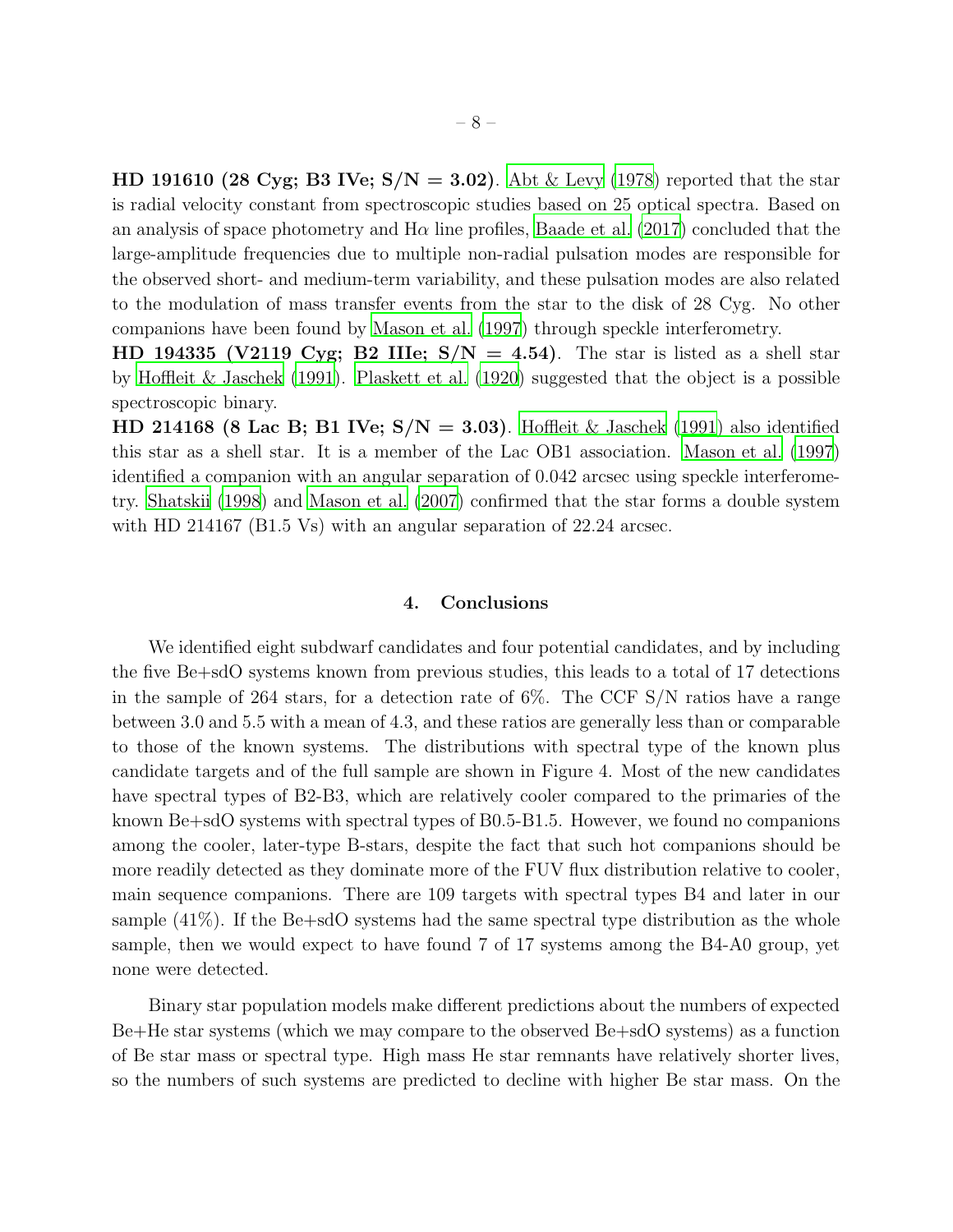other hand, lower mass remnants above the He-burning limit ( $\approx 0.3 M_{\odot}$ ) will have He-burning lifetimes longer than those of the rejuvenated gainer stars, so many lower mass Be stars could have He star companions. However, the expected numbers depend critically on assumptions about the initial mass ratio distribution of the binaries and which systems merge during interaction. Pols et al.  $(1991)$  show in their Figure 10(b) the numbers of Be+He systems expected for a magnitude limited sample like the Bright Star Catalogue [\(Hoffleit & Jaschek](#page-13-8) [1991\)](#page-13-8). If the initial mass ratio distribution is flat, then the numbers of Be+He systems peak in the B0-B5 range, because there are relatively fewer low mass systems. However, for initial mass ratio distributions that favor lower mass companions, the relative numbers of low mass Be+He systems increase. This is also seen in the simulations by [Shao & Li](#page-14-10) [\(2014\)](#page-14-10) who find the largest numbers of Be+He systems (in a volume limited sample) among the latest B-types when the assumed initial mass ratio distribution is highly skewed to low mass companions (numbers proportional to  $(M_2/M_1)^{-1}$ ; see their Fig. 7). The observed lack of Be+sdO companions among the late-type B-stars in our sample would appear to favor progenitor systems with a flat initial mass ratio distribution.

The low-mass, rapid rotators that comprise the late-type Be stars may be the result of mergers that occur more frequently among lower mass systems [\(Shao & Li 2014](#page-14-10)) or they may result from extreme mass transfer that creates low mass cores that quickly cool to become helium white dwarfs [\(Chen et al. 2017](#page-12-14)). Such low mass white dwarfs are now known to orbit some late B-type, rapid rotators including Regulus  $(0.3M_{\odot};$  [Gies et al. 2008\)](#page-12-15), KOI-81  $(0.2M_{\odot};$  [Matson et al. 2015\)](#page-13-10), and possibly  $\beta$  CMi  $(0.4M_{\odot};$  [Dulaney et al. 2017](#page-12-16)).

If binary mass transfer is a significant mechanism in the production of Be stars, then we need to consider why hot companions are not found for all the B0-B3 stars in our sample. We suspect that many such companions spend much of their lives with a luminosity that is too low for detection by our methods. For example, [Schootemeijer et al. \(2017](#page-14-11)) present a path in the H-R diagram for the stripped remnant of HD 10516 ( $\phi$  Per) based on He star evolutionary models. They argue that the subdwarf companions in  $\phi$  Per, FY CMa, and 59 Cyg are most likely experiencing a helium shell burning stage, in which the core has finished helium burning and the star swells to increased luminosity. This phase lasts about 10% of the total post-mass transfer lifetime. Thus, we expect that those stars that are bright enough to detect in our survey are representative of this advanced He-shell burning stage. The fraction of detected companions in B0-B3 range  $(17/140 = 12\%)$  is close to the typical fraction of time spent in He-shell burning phase. On the other hand, 90% of the post-mass transfer lifetime is spent in the prior He-core burning stage, during which the subdwarfs have lower luminosity. These faint sdO companions are very difficult to detect unless a large set of spectra is available to reveal the orbital motion (for example, the case of HR 2142; [Peters et al. 2016](#page-14-6)). Consequently, it is possible that many or most of the B0-B3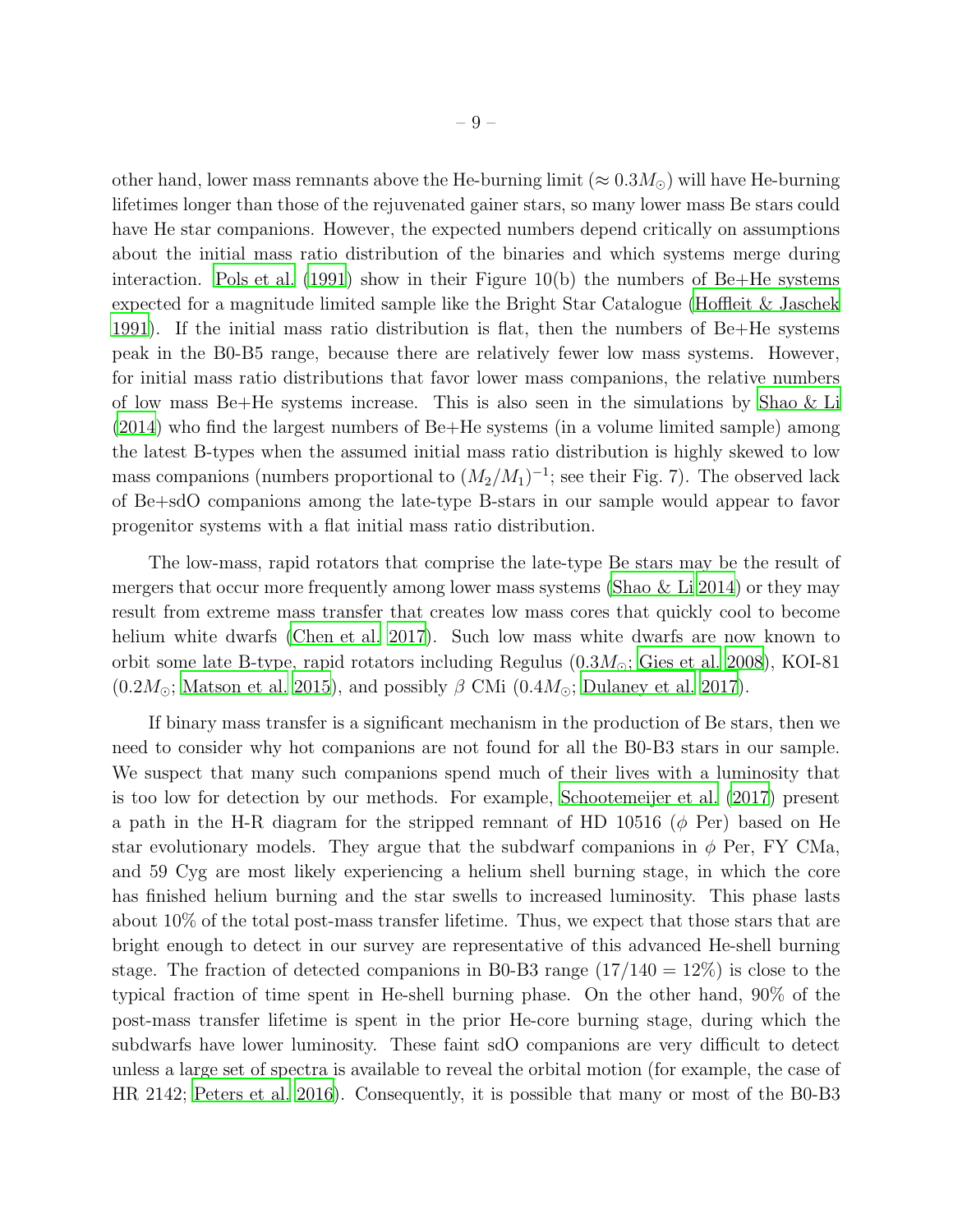stars in our sample do have sdO companions that are undetected because they are faint, He-core burning objects. Long term radial velocity and orbital-phase related emission line monitoring (Koubský et al. 2012) may prove to be effective ways to discover their binary properties.

We thank Dr. Michael Crenshaw for helping us interpret the radial velocity shifts apparent in some of the *IUE* spectra, and we thank an anonymous referee for their insight about the spectral subtype distribution of the sample. The data presented in this paper were obtained from the Mikulski Archive for Space Telescopes (MAST). STScI is operated by the Association of Universities for Research in Astronomy, Inc., under NASA contract NAS5-26555. Support for MAST for non-HST data is provided by the NASA Office of Space Science via grant NNX09AF08G and by other grants and contracts. Our work was supported in part by NASA grant NNX10AD60G (GJP) and by the National Science Foundation under grant AST-1411654 (DRG). Institutional support has been provided from the GSU College of Arts and Sciences, the Research Program Enhancement fund of the Board of Regents of the University System of Georgia (administered through the GSU Office of the Vice President for Research and Economic Development), and by the USC Women in Science and Engineering (WiSE) program (GJP).

Facilities: IUE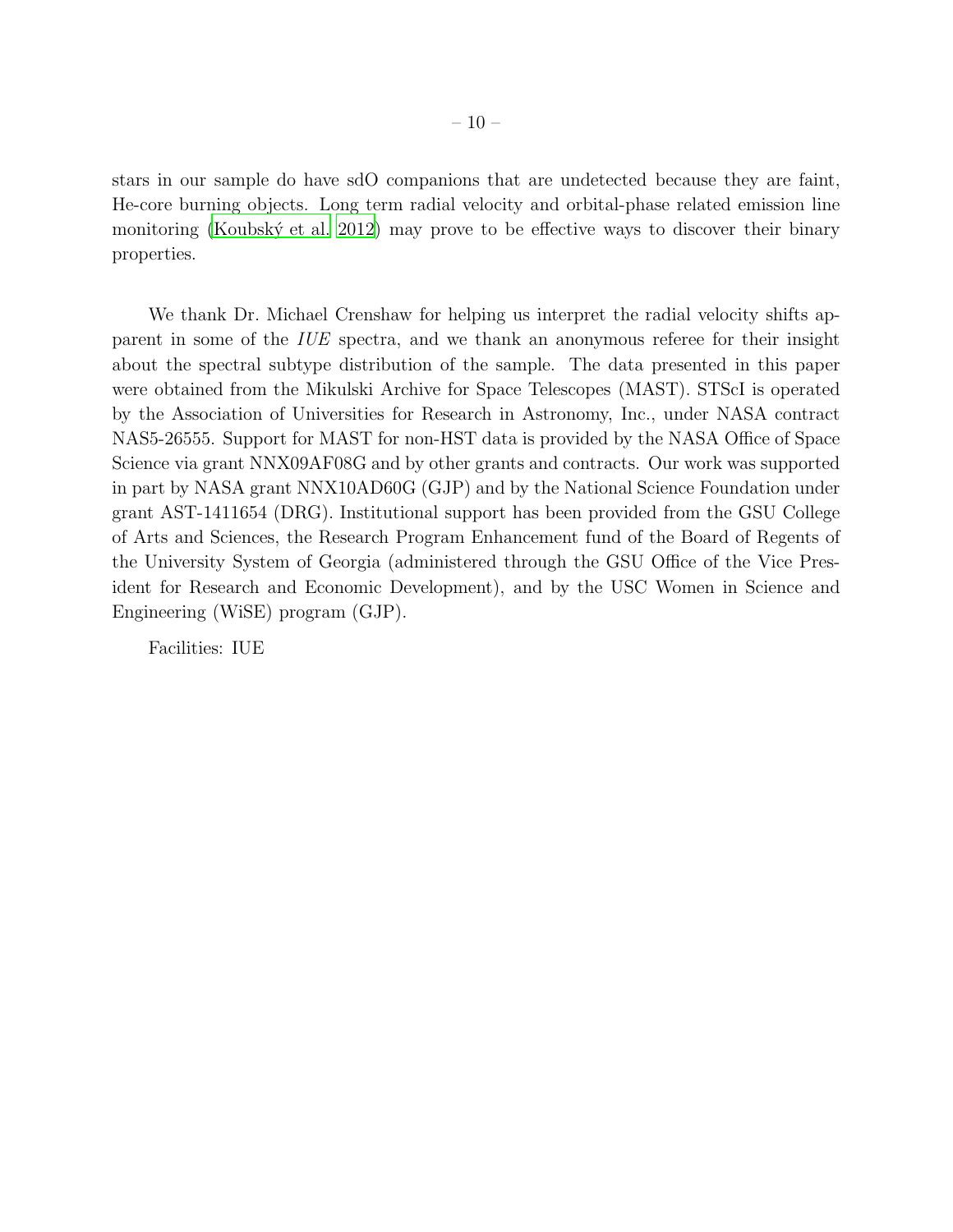## A. Notes on individual stars

**HD 35411** (η Ori; B1 IV). [Zizka & Beardsley \(1981\)](#page-15-3) measured the spectroscopic radial velocities of the inner binary system and concluded that the Aa1, Aa2 pair has an orbital period of 7.989 d. The first speckle measurements done by [McAlister](#page-14-12) [\(1976](#page-14-12)) showed that there is a third star (B3 IV) that orbits around the inner eclipsing and spectroscopic binary system Aa1, Aa2 (B1 IV and B3 IV, respectively) in an orbit with an angular semimajor axis of 44 mas and a period of 9.2 yr. The *IUE* spectra recorded the flux of all three components. The cross-correlation functions of the spectra show a sharp peak, and the peak half-width is comparable to the projected rotational velocity of Aa1. Furthermore, the measured CCF peak velocities appear to match the Aa1 radial velocity curve from [De Mey et al. \(1996\)](#page-12-17) in their Figure 3. Thus, we conclude that the CCF peaks result from correlation with the spectral features of the primary Aa1 component of the inner binary system.

HD 53367 (V750 Mon; B0 IVe). Based on spectroscopic studies of the optical lines, [Pogodin et al. \(2006\)](#page-14-13) proposed that the system consists of a primary main-sequence star (∼ 20 $M_{\odot}$ ) and a pre-main sequence secondary (∼ 5 $M_{\odot}$ ). We compared the measured peak velocities with the primary radial velocity curve in Figure 6 of [Pogodin et al. \(2006\)](#page-14-13), and the similarity of the velocities suggests that the CCF peak is mostly due to correlation with the spectral features of the primary component. However, we noticed that two spectra (SWP38685 and SWP38686) yielded a peak velocity variation of  $\sim$  50 km s<sup>-1</sup> in less than 3 hours. We examined the spectra and found that the star drifted in position across the dispersion in the large aperture of the camera between exposures. Thus, this rapid velocity variation is instrumental in origin.

HD 135160 (B0 IV). The CCFs show both a sharp peak and an extended wing feature that varies in velocity. [Chini et al. \(2012\)](#page-12-7) detected spectral lines of both components of this suspected spectroscopic binary. The Doppler shifts apparent in the CCFs tend to confirm the spectroscopic binary nature of the system.

HD 166596 (V692 CrA; B2.5 IIIp). *IUE* recorded two spectra of this star within ∼1 hour. The peak velocities of the CCFs indicate a significant shift of  $\sim 37 \text{ km s}^{-1}$  between the observations. [Renson & Manfroid \(2009\)](#page-14-14) report that the target is a silicon star with a rotational period of  $\sim$  1.7 d. We suggest that the rapid velocity variation is probably related to rotational Doppler shifts of regions with chemical peculiarities.

 $HD$  178175 (V4024 Sgr; B2 IV(e)). The CCFs show a sharp peak. Based on spectroscopic studies, Bragança et al. (2012) reported that the star has  $V \sin i = 86$  km s<sup>-1</sup>, similar to the half-width of the CCF peak. However, Bragança et al.  $(2012)$  $(2012)$  estimate that the star's temperature is  $T_{\text{eff}} = 19.6$  kK, and we would usually expect little correlation with the features of such a relatively cooler object. However, the CCFs show no significant peak velocity variations. Thus, we conclude that the CCFs are most likely due to correlation with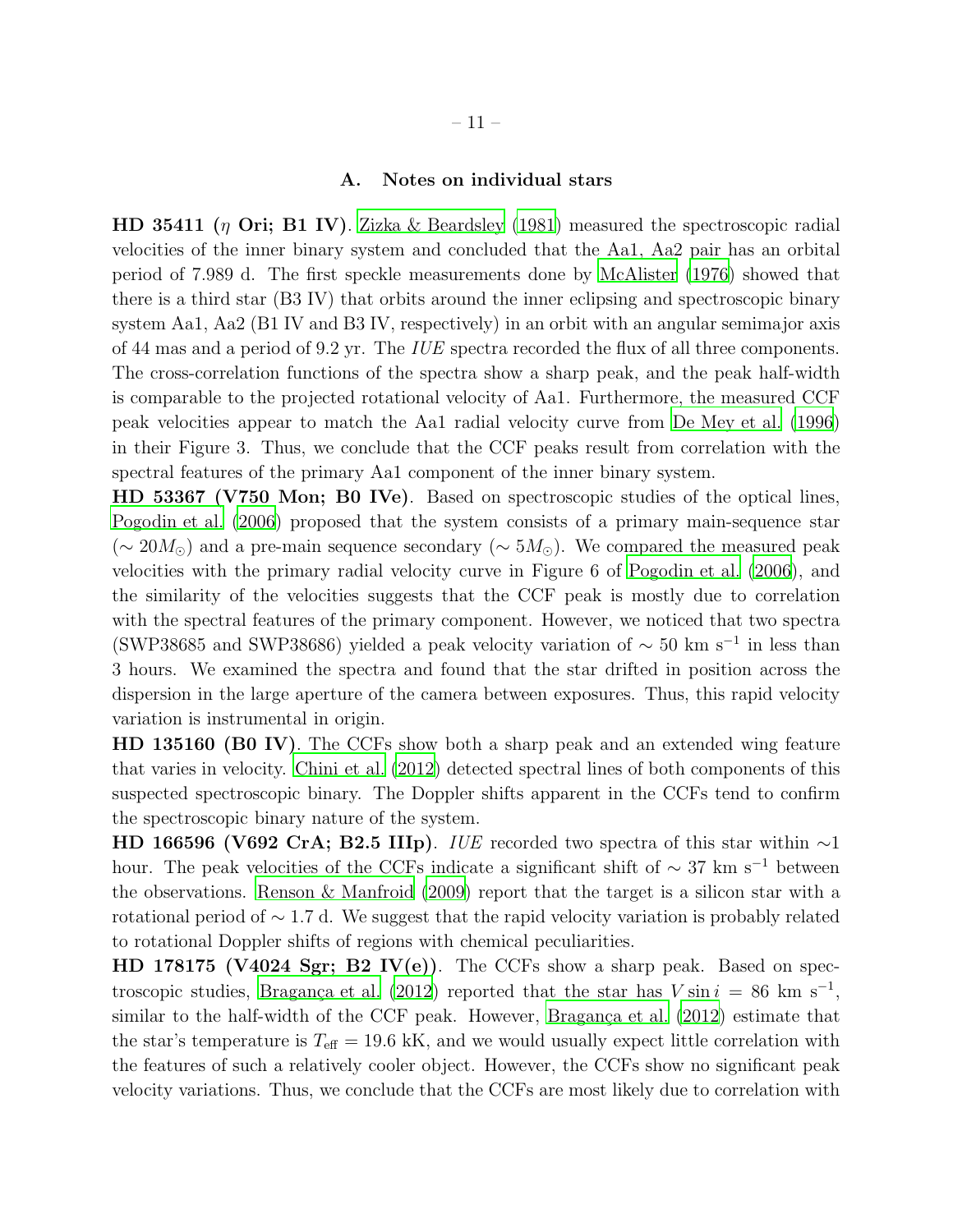the features of the Be star that are narrow enough in this case to produce a detectable CCF peak.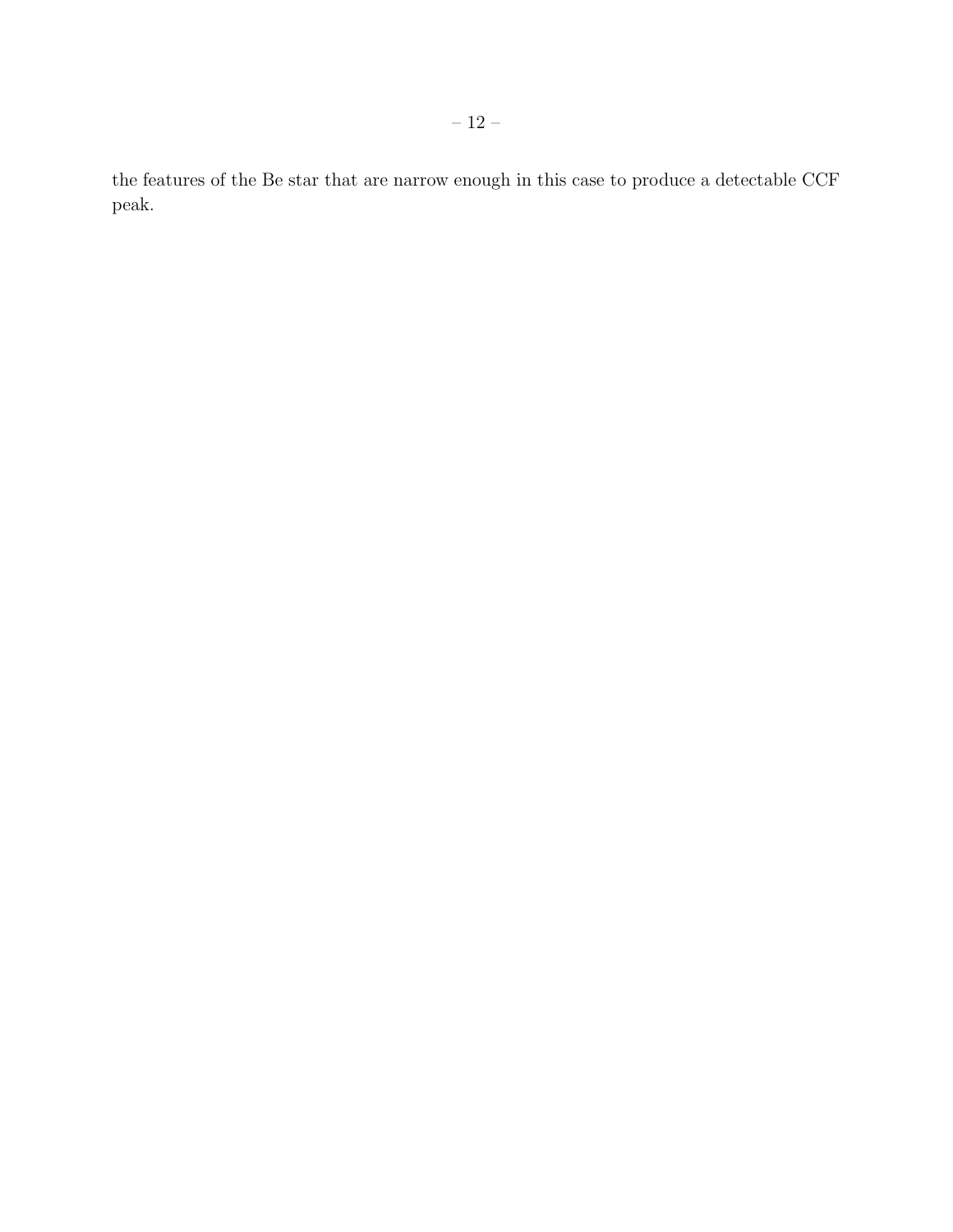#### <span id="page-12-22"></span><span id="page-12-21"></span><span id="page-12-20"></span><span id="page-12-19"></span>REFERENCES

- Abt, H. A., Levato, H., & Grosso, M. 2002, ApJ, 573, 359
- <span id="page-12-12"></span>Abt, H. A., & Levy, S. G. 1978, ApJS, 36, 241
- <span id="page-12-1"></span>Althaus, L. G., Miller Bertolami, M. M., & C´orsico, A. H. 2013, A&A, 557, A19
- <span id="page-12-13"></span>Baade, D., Pigulski, A., Rivinius, T., et al. 2017, A&A, submitted (arXiv 1708.07360)
- <span id="page-12-18"></span>Bragança, G. A., Daflon, S., Cunha, K., et al. 2012, AJ, 144, 130
- <span id="page-12-4"></span>Bruzual, G., & Charlot, S. 2003, MNRAS, 344, 1000
- <span id="page-12-6"></span>Cantiello, M., Yoon, S.-C., Langer, N., & Livio, M. 2007, A&A, 465, L29
- <span id="page-12-14"></span>Chen, X., Maxted, P. F. L., Li, J., & Han, Z. 2017, MNRAS, 467, 1874
- <span id="page-12-7"></span>Chini, R., Hoffmeister, V. H., Nasseri, A., Stahl, O., & Zinnecker, H. 2012, MNRAS, 424, 1925
- <span id="page-12-8"></span>Chojnowski, S. D., Wisniewski, J. P., Whelan, D. G., et al. 2017, AJ, 153, 174
- <span id="page-12-10"></span>de Bruijne, J. H. J., & Eilers, A.-C. 2012, A&A, 546, A61
- <span id="page-12-17"></span>De Mey, K., Aerts, C., Waelkens, C., & Van Winckel, H. 1996, A&A, 310, 164
- <span id="page-12-2"></span>de Mink, S. E., Sana, H., Langer, N., Izzard, R. G., & Schneider, F. R. N. 2014, ApJ, 782, 7
- <span id="page-12-16"></span>Dulaney, N. A., Richardson, N. D., Gerhartz, C. J., et al. 2017, ApJ, 836, 112
- <span id="page-12-5"></span>Eldridge, J. J., Fraser, M., Smartt, S. J., Maund, J. R., & Crockett, R. M. 2013, MNRAS, 436, 774
- Frémat, Y., Zorec, J., Hubert, A.-M., & Floquet, M. 2005, A&A, 440, 305
- <span id="page-12-0"></span>Gies, D. R., Bagnuolo, Jr., W. G., Ferrara, E. C., et al. 1998, ApJ, 493, 440
- <span id="page-12-15"></span>Gies, D. R., Dieterich, S., Richardson, N. D., et al. 2008, ApJ, 682, L117
- <span id="page-12-11"></span>Giménez-García, A., Torrejón, J. M., Eikmann, W., et al. 2015, A&A, 576, A108
- <span id="page-12-3"></span>Han, Z., Podsiadlowski, P., & Lynas-Gray, A. 2010, Ap&SS, 329, 41
- <span id="page-12-9"></span>Hartkopf, W. I., Mason, B. D., McAlister, H. A., et al. 1996, AJ, 111, 936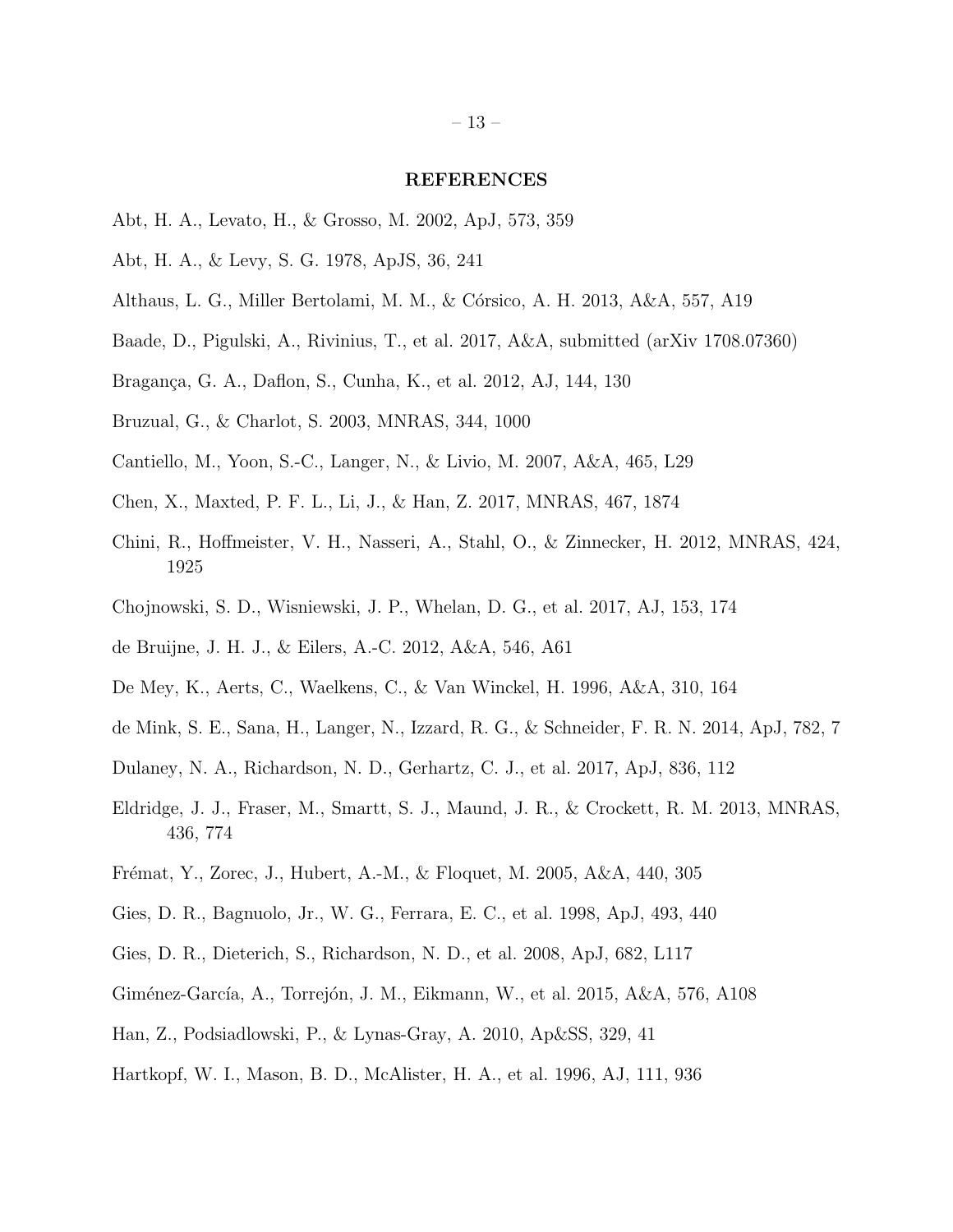- <span id="page-13-20"></span><span id="page-13-19"></span><span id="page-13-18"></span><span id="page-13-17"></span><span id="page-13-16"></span><span id="page-13-15"></span><span id="page-13-14"></span><span id="page-13-13"></span><span id="page-13-12"></span><span id="page-13-8"></span>Hoffleit, D., & Jaschek, C. 1991, The Bright Star Catalogue (5th ed.; New Haven, CT: Yale University Observatory)
- <span id="page-13-6"></span>Hoogerwerf, R., de Bruijne, J. H. J., & de Zeeuw, P. T. 2001, A&A, 365, 49
- Houk, N. 1978, Michigan Catalogue of Two-dimensional Spectral Types for the HD stars. Declinations −52 to −41, Vol. 2 (Ann Arbor, MI: University of Michigan)
- —. 1982, Michigan Catalogue of Two-dimensional Spectral Types for the HD stars. Declinations −40 to −26, Vol. 3 (Ann Arbor, MI: University of Michigan)
- Houk, N., & Cowley, A. P. 1975, Michigan Catalogue of Two-dimensional Spectral Types for the HD stars. Declinations −90 to −53, Vol. 1 (Ann Arbor, MI: University of Michigan)
- Houk, N., & Swift, C. 1999, Michigan Catalogue of Two-dimensional Spectral Types for the HD stars. Declinations −12 to 5, Vol. 5 (Ann Arbor, MI: University of Michigan)
- <span id="page-13-3"></span>Huang, W., & Gies, D. R. 2006, ApJ, 648, 580
- <span id="page-13-2"></span>Huang, W., Gies, D. R., & McSwain, M. V. 2010, ApJ, 722, 605
- <span id="page-13-11"></span>Koubský, P., Kotková, L., Votruba, V., Šlechta, M., & Dvořáková, Š. 2012, A&A, 545, A121
- Koubsk´y, P., Harmanec, P., Hubert, A. M., et al. 2000, A&A, 356, 913
- <span id="page-13-0"></span>Lanz, T., & Hubeny, I. 2003, ApJS, 146, 417
- Lesh, J. R. 1968, ApJS, 17, 371
- Levenhagen, R. S., & Leister, N. V. 2006, MNRAS, 371, 252
- <span id="page-13-5"></span>Lindroos, K. P. 1985, A&AS, 60, 183
- <span id="page-13-7"></span>Lopes de Oliveira, R., & Motch, C. 2011, ApJ, 731, L6
- <span id="page-13-9"></span>Mason, B. D., Hartkopf, W. I., Wycoff, G. L., & Wieder, G. 2007, AJ, 134, 1671
- <span id="page-13-1"></span>Mason, B. D., ten Brummelaar, T., Gies, D. R., Hartkopf, W. I., & Thaller, M. L. 1997, AJ, 114, 2112
- <span id="page-13-4"></span>Mason, B. D., Wycoff, G. L., Hartkopf, W. I., Douglass, G. G., & Worley, C. E. 2001, AJ, 122, 3466
- <span id="page-13-10"></span>Matson, R. A., Gies, D. R., Guo, Z., et al. 2015, ApJ, 806, 155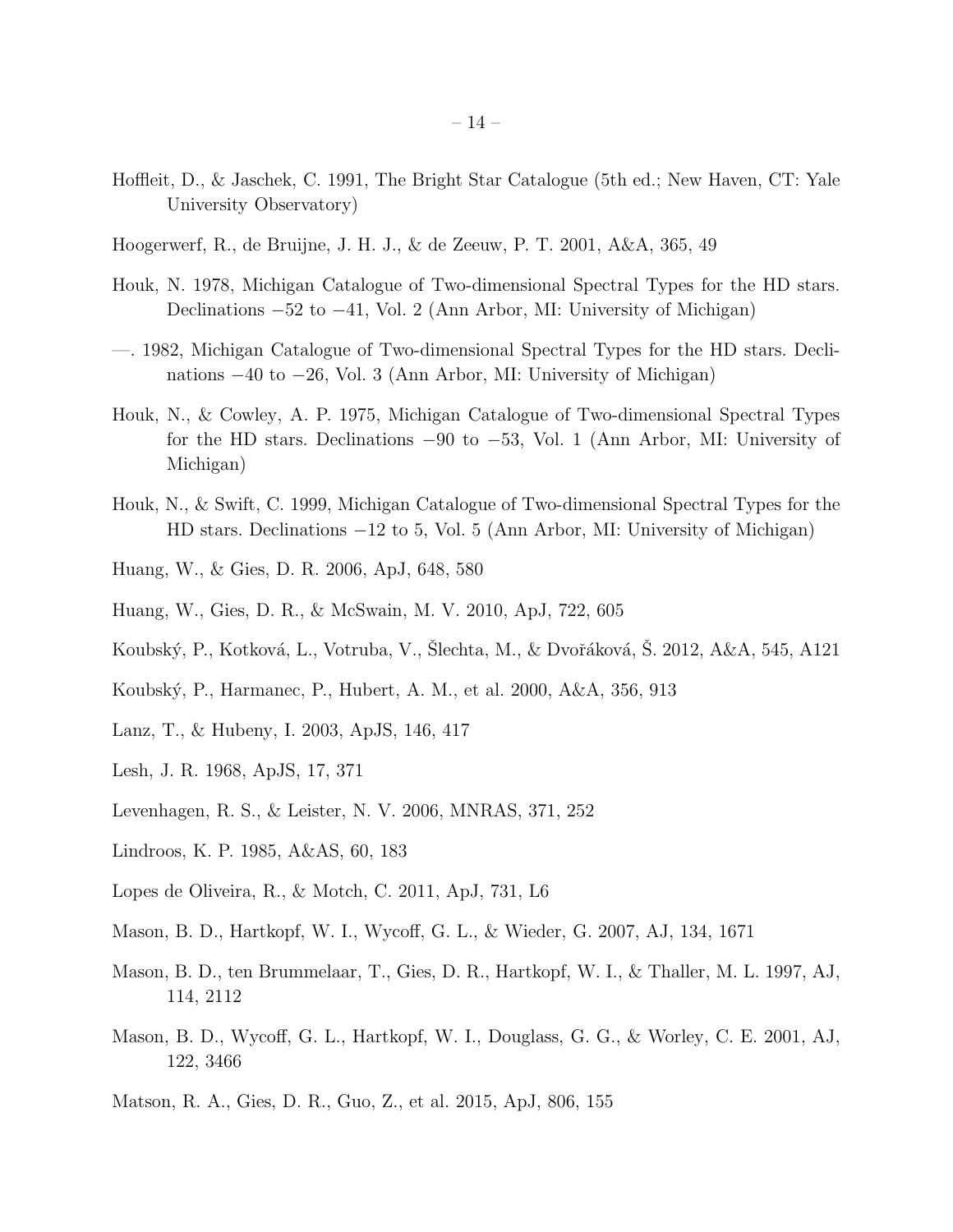- <span id="page-14-21"></span><span id="page-14-20"></span><span id="page-14-19"></span><span id="page-14-18"></span><span id="page-14-17"></span><span id="page-14-16"></span><span id="page-14-15"></span>Mayer, A., Deschamps, R., & Jorissen, A. 2016, A&A, 587, A30
- <span id="page-14-12"></span>McAlister, H. A. 1976, PASP, 88, 957
- <span id="page-14-4"></span>Peters, G. J., Gies, D. R., Grundstrom, E. D., & McSwain, M. V. 2008, ApJ, 686, 1280
- <span id="page-14-5"></span>Peters, G. J., Pewett, T. D., Gies, D. R., Touhami, Y. N., & Grundstrom, E. D. 2013, ApJ, 765, 2
- <span id="page-14-6"></span>Peters, G. J., Wang, L., Gies, D. R., & Grundstrom, E. D. 2016, ApJ, 828, 47
- <span id="page-14-8"></span>Plaskett, J. S., Harper, W. E., Young, R. K., & Plaskett, H. H. 1920, Publications of the Dominion Astrophysical Observatory Victoria, 1, 163
- Pogodin, M. A., Drake, N. A., Jilinski, E. G., et al. 2012, in Circumstellar Dynamics at High Resolution, ASP Conf. Vol. 464, ed. A. C. Carciofi & T. Rivinius (San Francisco, CA: ASP), 227
- <span id="page-14-13"></span>Pogodin, M. A., Malanushenko, V. P., Kozlova, O. V., Tarasova, T. N., & Franco, G. A. P. 2006, A&A, 452, 551
- <span id="page-14-2"></span>Pols, O. R., Cote, J., Waters, L. B. F. M., & Heise, J. 1991, A&A, 241, 419
- <span id="page-14-14"></span>Renson, P., & Manfroid, J. 2009, A&A, 498, 961
- <span id="page-14-1"></span>Rivinius, T., Carciofi, A. C., & Martayan, C. 2013, A&A Rev., 21, 69
- <span id="page-14-7"></span>Sana, H., de Mink, S. E., de Koter, A., et al. 2012, Science, 337, 444
- <span id="page-14-11"></span>Schootemeijer, A., Götberg, Y., de Mink, S. E., Gies, D., & Zapartas, E. 2017, A&A, submitted
- <span id="page-14-10"></span>Shao, Y., & Li, X.-D. 2014, ApJ, 796, 37
- <span id="page-14-9"></span>Shatskii, N. I. 1998, Astronomy Letters, 24, 257
- Simón-Díaz, S., & Herrero, A. 2014a, A&A, 562, A135
- —. 2014b, A&A, 562, A135
- <span id="page-14-0"></span>Slettebak, A. 1966, ApJ, 145, 126
- —. 1982, ApJS, 50, 55
- <span id="page-14-3"></span>Thaller, M. L., Bagnuolo, Jr., W. G., Gies, D. R., & Penny, L. R. 1995, ApJ, 448, 878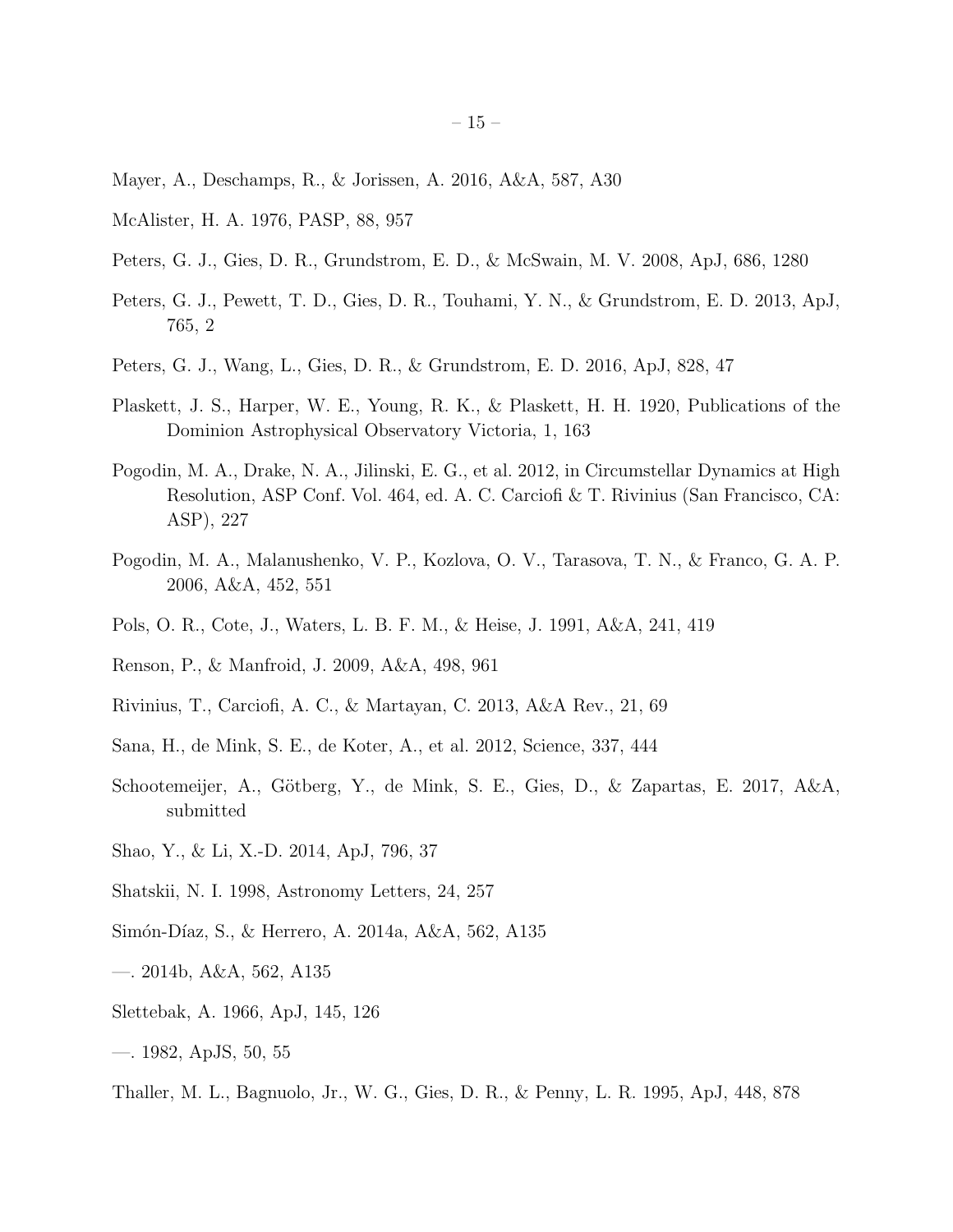- <span id="page-15-5"></span><span id="page-15-4"></span>Uesugi, A., & Fukuda, I. 1970, Catalogue of rotational velocities of the stars (Kyoto: University of Kyoto)
- <span id="page-15-0"></span>Wang, L., Gies, D. R., & Peters, G. J. 2017, ApJ, 843, 60
- <span id="page-15-1"></span>Yudin, R. V. 2001, A&A, 368, 912
- <span id="page-15-3"></span>Zizka, E. R., & Beardsley, W. R. 1981, AJ, 86, 1944

<span id="page-15-2"></span>This preprint was prepared with the AAS  $\rm L^2E\rm K$  macros v5.2.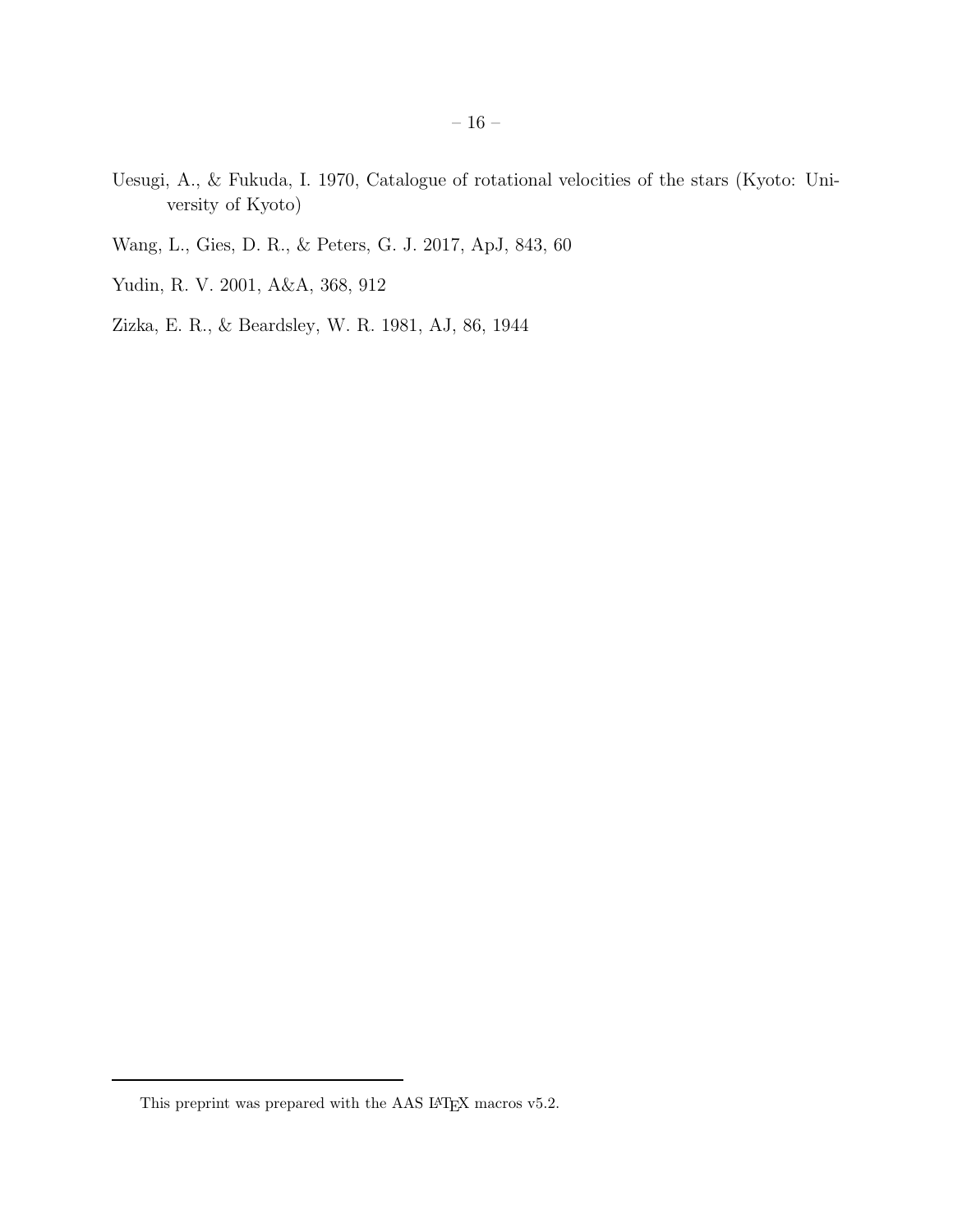Table 1. Stars with CCF  $\rm S/N <3$ 

| Name       | Name      | Name       | Name   | Name   |
|------------|-----------|------------|--------|--------|
| 144        | 4180      | 6811       | 10144  | 11415  |
| 11946      | 13268     | 14434      | 15642  | 18552  |
| 20340      | 21362     | 21551      | 22192  | 22780  |
| 23016      | 23302     | 23383      | 23478  | 23480  |
| 23552      | 23630     | 23862      | 24479  | 25940  |
| 26356      | 26670     | 26793      | 28459  | 28867  |
| 29866      | 32343     | 32990      | 32991  | 33599  |
| 34863      | 34959     | 35407      | 35439  | 36012  |
| 36408      | 36665     | 36939      | 37115  | 37202  |
| 37397      | 37795     | 37967      | 38087  | 38831  |
| 41335*     | 42054     | 42545      | 44458  | 44506  |
| 45314      | 45542     | 45725      | 45910  | 45995  |
| 46056      | 46485     | 47054      | 47359  | 50123  |
| 50820      | 51480     | 52356      | 52721  | 56139  |
| 57150      | 58343     | 58715      | 60606  | 61355  |
| 63462      | 65875     | 69106      | 69404  | 70084  |
| 71216      | 72014     | 72067      | 75311  | 75416  |
| 76534      | 77366     | 79351      | 83953  | 86612  |
| 87543      | 87901     | 89080      | 89884  | 89890  |
| 91120      | 91465     | 92938      | 93563  | 100673 |
| 100889     | 102776    | 105382     | 107348 | 109387 |
| 109857     | 110335    | 110432     | 110863 | 112078 |
| 112091     | 118246    | 119921     | 121847 | 124367 |
| 127973     | 130109    | 134481     | 135734 | 137432 |
| 138749     | 138769    | 139431     | 141637 | 142184 |
| 142926     | 142983    | 149485     | 149671 | 149757 |
| 155896     | 156468    | 158427     | 158643 | 160202 |
| 162732     | 164284    | 164906     | 165063 | 166014 |
| 167128     | 168957    | 169033     | 171406 | 174639 |
| 175869     | 177724    | 178475     | 179343 | 181615 |
| 182180     | 183133    | 183362     | 183656 | 183914 |
| 185037     | 187235    | 187811     | 189687 | 191423 |
| 192044     | 192685    | 192954     | 193182 | 193911 |
| 195325     | 198183    | 198625     | 199218 | 202904 |
| 203064     | 203467    | 203699     | 204860 | 205637 |
| 206773     | 208057    | 208392     | 208682 | 208886 |
| 209014     | 209409    | 209522     | 210129 | 214748 |
| 216200     | 217050    | 217086     | 217543 | 217676 |
| 217891     | 218393    | 218674     | 219688 | 224686 |
| BD+41 3731 | BD+60 594 | BD+34 1058 |        |        |

<sup>∗</sup>HR 2142 has a faint sdO companion [\(Peters et al. 2016](#page-14-6)).

Note. — Stars are listed by HD number, except for the last three.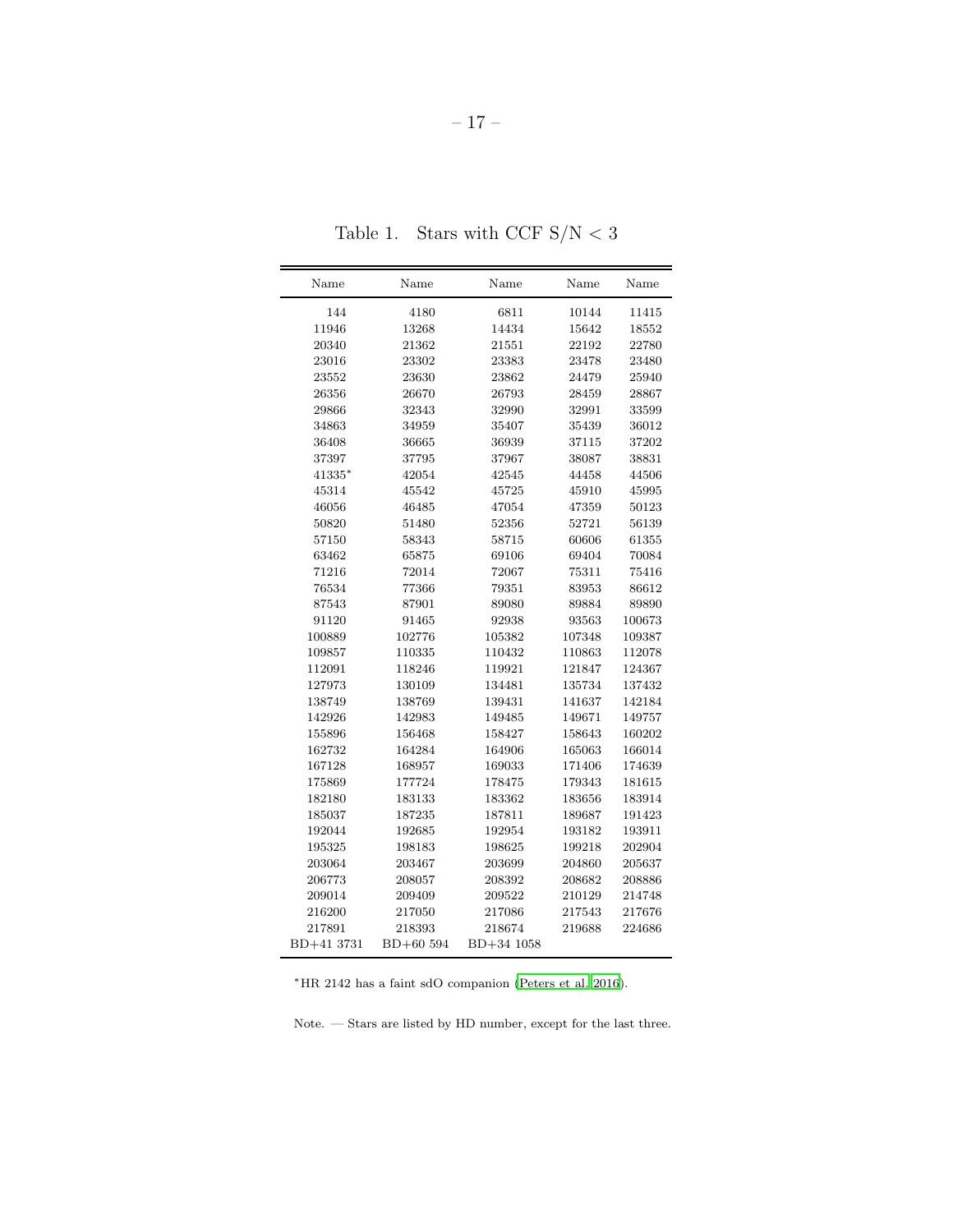| HD                                 | Star                   | ${\rm HIP}$ | Spectral             | $V \sin i$    | Number of        | S/N         | Spectral classification             | $V \sin i$                         | $\ensuremath{\mathrm{CCF}}$   |
|------------------------------------|------------------------|-------------|----------------------|---------------|------------------|-------------|-------------------------------------|------------------------------------|-------------------------------|
| Number                             | Name                   | Number      | Classification       | $(km s^{-1})$ | Observations     | Ratio       | Reference                           | Reference                          | Code <sup>a</sup>             |
| Candidate and Known Be+sdO Systems |                        |             |                      |               |                  |             |                                     |                                    |                               |
| 10516                              | $\phi$ Per             | 8068        | B1.5 V:e-shell       | 440           | 16               | 6.78        | Slettebak (1982)                    | Frémat et al. $(2005)$             | S                             |
| 29441                              | $V1150$ Tau            | 21626       | B <sub>2.5</sub> Vne | 311           | $\mathbf{1}$     | 3.77        | Yudin (2001)                        | Yudin (2001)                       | C?                            |
| 43544                              | $\sim$ $\sim$ $\sim$   | 29771       | B <sub>3</sub> V     | 256           | $\mathbf{1}$     | 5.51        | Slettebak (1982)                    | Bragança et al. (2012)             | $\rm C?$                      |
| 51354                              | QY Gem                 | 33493       | $\rm{B3}$ Ve         | 306           | $\boldsymbol{2}$ | $5.39\,$    | Slettebak (1982)                    | Yudin (2001)                       | $\rm C?$                      |
| 58978                              | FY CMa                 | 36168       | $B0.5$ IVe           | 340           | 96               | 3.10        | Slettebak (1982)                    | Peters et al. (2008)               | $\mathbf S$                   |
| 60855                              | V378 Pup               | 36981       | B3 IV                | 239           | 6                | 4.98        | Slettebak (1982)                    | Frémat et al. (2005)               | $\mathbf C$                   |
| 113120                             | LS Mus                 | 63688       | B2 IVne              | 307           | 3                | 4.35        | Levenhagen $&$ Leister (2006)       | Yudin (2001)                       | $\mathbf C$                   |
| 137387                             | $\kappa^1$ Aps         | 76013       | B <sub>2</sub> Vnpe  | 250           | $\overline{4}$   | 5.21        | Levenhagen & Leister $(2006)$       | Frémat et al. (2005)               | $\mathcal{C}$                 |
| 152478                             | V846 Ara               | 82868       | B3 Vnpe              | 340           | $\overline{2}$   | 3.69        | Levenhagen & Leister $(2006)$       | Pogodin et al. $(2012)$            | $\mathcal{C}$                 |
| 157042                             | $\iota$ Ara            | 85079       | $B2.5$ IVe           | 340           | $\overline{4}$   | 4.09        | Slettebak (1982)                    | Frémat et al. (2005)               | $\mathbf C$                   |
| 157832                             | $V750$ Ara             | 85467       | $\rm B1.5$ Ve        | 266           | $\overline{2}$   | 4.21        | Lopes de Oliveira $\&$ Motch (2011) | Lopes de Oliveira & Motch $(2011)$ | $\rm C?$                      |
| 191610                             | 28 Cyg                 | 99303       | B3 IVe               | $300\,$       | 46               | $3.02\,$    | Slettebak (1982)                    | Frémat et al. (2005)               | $\mathbf C$                   |
| 194335                             | $V2119 \,\mathrm{Cyg}$ | 100574      | B <sub>2</sub> IIIe  | 360           | $\overline{4}$   | 4.54        | Slettebak (1982)                    | Frémat et al. (2005)               | $\mathbf C$                   |
| 200120                             | 59 Cyg                 | 103632      | B1 Ve                | 379           | 193              | 3.34        | Slettebak (1982)                    | Frémat et al. (2005)               | $\overline{8}$<br>$\mathbf S$ |
| 200310                             | $60 \text{ Cyg}$       | 103732      | B1 Ve                | 320           | 23               | 4.69        | Koubský et al. (2000)               | Koubský et al. (2000)              | $\mathbf S$                   |
| 214168                             | 8 Lac B                | 111544      | B1 IVe               | 300           | 20               | 3.03        | Slettebak (1982)                    | Frémat et al. (2005)               | $\mathcal{C}$                 |
|                                    |                        |             |                      |               |                  | Other Stars |                                     |                                    |                               |
| 5394                               | $\gamma$ Cas           | 4427        | $B0.5$ IVe           | 432           | 227              | 3.81        | Slettebak (1982)                    | Frémat et al. (2005)               | $\mathbf P$                   |
| 20336                              | BK Cam                 | 15520       | B2 $(IV:)$ e         | $328\,$       | $\boldsymbol{2}$ | $3.31\,$    | Slettebak (1982)                    | Frémat et al. (2005)               | $\rm P$                       |
| 24534                              | X Per                  | 18350       | O9.5 III             | 293           | 43               | $3.75\,$    | Slettebak (1982)                    | Frémat et al. (2005)               | $\mathbf P$                   |
| 28497                              | DU Eri                 | 20922       | $B1$ Ve              | $300\,$       | ${\bf 28}$       | 3.01        | Slettebak (1982)                    | Frémat et al. (2005)               | $\mathsf{P}$                  |
| 30076                              | DX Eri                 | 22024       | B <sub>2</sub> Ve    | 168           | 24               | 3.30        | Slettebak (1982)                    | Huang et al. $(2010)$              | $\mathbf P$                   |
| 33328                              | $\lambda$ Eri          | 23972       | $B2$ III(e)p         | 318           | 146              | 3.35        | Slettebak (1982)                    | Frémat et al. (2005)               | $\mathbf P$                   |
| 35411                              | $\eta$ Ori             | 25281       | B1 V                 | $20\,$        | 19               | 10.28       | Slettebak (1982)                    | De Mey et al. $(1996)$             | P                             |
| 36576                              | V960 Tau               | 26064       | $B1.5$ IVe           | $265\,$       | 11               | 3.14        | Slettebak (1982)                    | Frémat et al. $(2005)$             | P                             |
| 37490                              | $\omega$ Ori           | 26594       | B3 Ve                | 171           | 190              | 3.43        | Levenhagen & Leister $(2006)$       | Yudin (2001)                       | P                             |
| 37674                              | $\ldots$ .             | 26683       | B5 V(n)              | $\ldots$      | $\mathbf{1}$     | $3.34\,$    | Houk & Swift (1999)                 |                                    | $\mathsf{P}$                  |
| 48917                              | FT CMa                 | 32292       | B <sub>2</sub> V     | 205           | $\overline{5}$   | 3.48        | Houk (1982)                         | Frémat et al. (2005)               | $\mathbf P$                   |
| 50013                              | $\kappa$ CMa           | 32759       | B <sub>2</sub> IVe   | 243           | $\sqrt{3}$       | 4.55        | Slettebak (1982)                    | Frémat et al. (2005)               | $\mathbf P$                   |
| 50083                              | V742 Mon               | 32947       | $B2$ Ve              | 170           | $\overline{2}$   | 3.90        | Yudin (2001)                        | Frémat et al. $(2005)$             | $\mathbf P$                   |
| 52918                              | $19$ Mon               | 33971       | $B2 \text{ Vn}(e)$   | 265           | 15               | 3.10        | Houk $&$ Swift (1999)               | Huang et al. $(2010)$              | $\mathbf P$                   |
| 53367                              | $\rm V750~Mon$         | 34116       | B0 IVe               | 86            | $\overline{4}$   | 11.05       | Pogodin et al. $(2006)$             | Yudin (2001)                       | $\rm P$                       |
| 54309                              | $\rm FV$ CMa           | 34360       | $\rm{B2}$ IVe        | 195           | $\boldsymbol{2}$ | 3.63        | Slettebak (1982)                    | Frémat et al. (2005)               | $\mathbf P$                   |

Table 2. *IUE* Observations of sample stars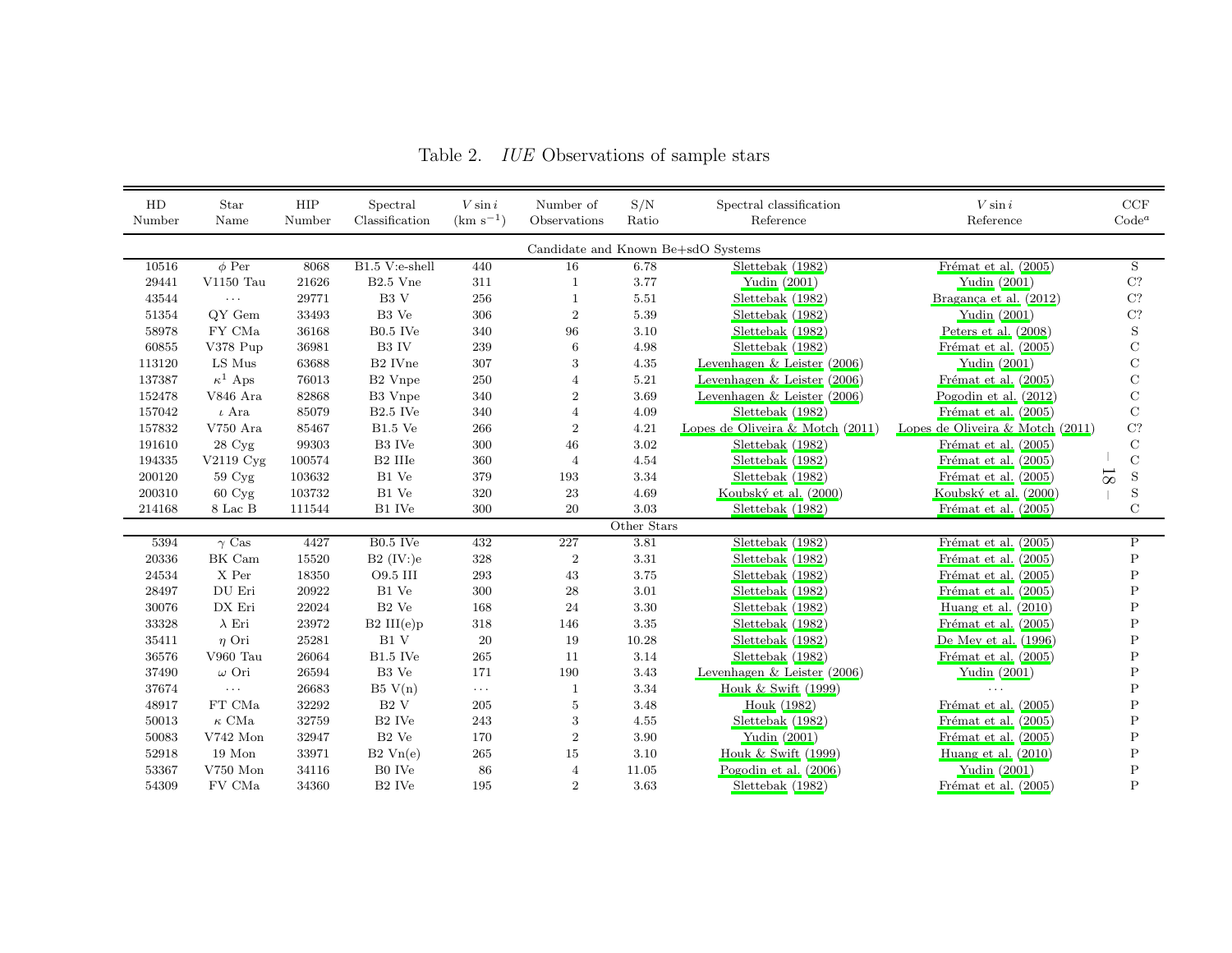| HD<br>Number | Star<br>Name                     | HIP<br>Number | Spectral<br>Classification | $V \sin i$<br>$(km s^{-1})$ | Number of<br>Observations | S/N<br>Ratio | Spectral classification<br>Reference | $V \sin i$<br>Reference      | $\ensuremath{\mathrm{CCF}}$<br>$\mathbf{Code}^a$ |
|--------------|----------------------------------|---------------|----------------------------|-----------------------------|---------------------------|--------------|--------------------------------------|------------------------------|--------------------------------------------------|
| 56014        | EW CMa                           | 34981         | $B3$ III(e)p-shell         | 280                         | 12                        | 3.45         | Slettebak (1982)                     | Frémat et al. $(2005)$       | $\mathbf P$                                      |
| 58050        | OT Gem                           | 35933         | $B2$ Ve                    | 130                         | $\overline{4}$            | 3.65         | Yudin (2001)                         | Frémat et al. $(2005)$       | P                                                |
| 60848        | BN Gem                           | 37074         | O8 Vpe                     | 247                         | 13                        | 4.05         | Yudin (2001)                         | Frémat et al. (2005)         | $\mathbf P$                                      |
| 66194        | V374 $Car$                       | 38994         | $B2.5$ IVe                 | 224                         | $\overline{2}$            | 3.27         | Slettebak (1982)                     | Yudin (2001)                 | P                                                |
| 67536        | V375 $Car$                       | 39530         | $B2$ Vn                    | 292                         | 22                        | 3.28         | Houk & Cowley $(1975)$               | Uesugi & Fukuda (1970)       | $\mathsf{P}$                                     |
| 68980        | MX Pup                           | 40274         | $B1.5$ IVe                 | 145                         | 3                         | 4.91         | Slettebak (1982)                     | Frémat et al. $(2005)$       | Ρ                                                |
| 74455        | HX Vel                           | 42712         | $B2/3$ IV/V                | 285                         | 7                         | 4.56         | Houk (1978)                          | Uesugi & Fukuda (1970)       | $\mathbf P$                                      |
| 74753        | D Vel                            | 42834         | $B1/2$ II/III(n)           | 288                         | 1                         | 3.47         | Houk (1978)                          | Uesugi & Fukuda (1970)       | $\mathbf P$                                      |
| 78764        | E Car                            | 44626         | B <sub>2</sub> IVe         | 127                         | 3                         | 5.42         | Slettebak (1982)                     | Yudin $(2001)$               | $\mathbf P$                                      |
| 88661        | QY Car                           | 49934         | B <sub>2</sub> IVe         | 237                         | 14                        | 3.71         | Slettebak (1982)                     | Frémat et al. (2005)         | $\mathsf{P}$                                     |
| 93030        | $\theta$ Car                     | 52419         | B0 Vp                      | 145                         | 33                        | 8.68         | Yudin (2001)                         | Yudin (2001)                 | $\mathsf{P}$                                     |
| 96864        | $\ldots$                         | $\ldots$      | B1.5 IVnep                 | $\ldots$ .                  | $\mathbf{1}$              | 4.16         | Yudin (2001)                         |                              | $\mathsf{P}$                                     |
| 105435       | $\delta$ Cen                     | 59196         | B <sub>2</sub> IVe         | 260                         | 19                        | 3.35         | Slettebak (1982)                     | Frémat et al. (2005)         | $\mathbf P$                                      |
| 116781       | $V967$ Cen                       | 65637         | B0 IIIne                   | $\sim$ $\sim$ $\sim$        | $\mathbf{1}$              | 7.55         | Yudin $(2001)$                       | $\cdots$                     | $\mathsf{P}$                                     |
| 120324       | $\mu$ Cen                        | 67472         | B2 Vnpe                    | 159                         | 36                        | 4.62         | Levenhagen $&$ Leister (2006)        | Frémat et al. (2005)         | $\mathsf{P}$<br>61                               |
| 120991       | V767 Cen                         | 67861         | B2 IIIep                   | 70                          | 5                         | 6.09         | Slettebak (1982)                     | Frémat et al. $(2005)$       | $\mathsf{P}$                                     |
| 135160       | $\ldots$                         | 74750         | B0V                        | 155                         | 3                         | 7.00         | Slettebak (1982)                     | Yudin (2001)                 | P                                                |
| 148184       | $\chi$ Oph                       | 80569         | $B1.5$ Ve                  | 144                         | 10                        | 4.87         | Slettebak (1982)                     | Frémat et al. (2005)         | P                                                |
| 153261       | V828 Ara                         | 83323         | B <sub>2</sub> IVe         | 184                         | $\mathbf{1}$              | 3.92         | Yudin $(2001)$                       | Yudin (2001)                 | P                                                |
| 155806       | V1075 Sco                        | 84401         | O7.5 IIIe                  | 116                         | 6                         | 9.96         | Slettebak (1982)                     | Yudin (2001)                 | P                                                |
| 166596       | V692 CrA                         | 89290         | $B2.5$ III <sub>p</sub>    | 207                         | $\boldsymbol{2}$          | 3.20         | Yudin $(2001)$                       | Frémat et al. $(2005)$       | P                                                |
| 170235       | V4031 Sgr                        | 90610         | B1 Vnne                    | 163                         | $\boldsymbol{2}$          | 4.39         | Levenhagen $&$ Leister (2006)        | Yudin (2001)                 | Ρ                                                |
| 173219       | V447 Sct                         | 91946         | B0 Iae                     | $\ldots$                    | 3                         | 4.15         | Houk $&$ Swift (1999)                |                              | $\mathsf{P}$                                     |
| 173948       | $\lambda$ Pav                    | 92609         | $B2$ Ve                    | 140                         | 5                         | 5.09         | Levenhagen $&$ Leister (2006)        | Frémat et al. (2005)         | P                                                |
| 174237       | $CX$ Dra                         | 92133         | $B4$ IV $(e)$              | 163                         | 64                        | 3.16         | Slettebak (1982)                     | Frémat et al. (2005)         | $\mathbf P$                                      |
| 178175       | V4024 Sgr                        | 93996         | B2 V(e)                    | 86                          | $6\phantom{1}6$           | 5.51         | Slettebak (1982)                     | Bragança et al. (2012)       | $\rm P$                                          |
| 184279       | $V1294$ Aql                      | 96196         | B <sub>0</sub> V           | 212                         | 11                        | 3.39         | Levenhagen $&$ Leister (2006)        | Yudin (2001)                 | $\mathbf P$                                      |
| 184915       | $\kappa$ Aql                     | 96483         | <b>B0.5 III</b>            | 284                         | $\overline{4}$            | 3.38         | Slettebak (1982)                     | Simón-Díaz & Herrero (2014a) | $\mathbf P$                                      |
| 187567       | V1339 Aql                        | 97607         | $B2.5$ IVe                 | 140                         | 3                         | 3.26         | Yudin (2001)                         | Abt et al. (2002)            | $\mathbf P$                                      |
| 188439       | $V819$ Cyg                       | 97845         | $B0.5$ III(n)              | 299                         |                           | 3.75         | Lesh $(1968)$                        | Simón-Díaz & Herrero (2014b) | $\mathbf P$                                      |
| 203374       | $\ldots$                         | 105250        | B0 IVpe                    | 342                         | 1                         | 3.76         | Yudin $(2001)$                       | Frémat et al. (2005)         | $\mathbf P$                                      |
| 212044       | $V357$ Lac                       | 110287        | B0 Ve                      | 162                         | 1                         | 4.33         | Yudin $(2001)$                       | Yudin $(2001)$               | P                                                |
| 212076       | $31$ $\ensuremath{\mathrm{Peg}}$ | 110386        | $B1.5$ Ve                  | 98                          | $\,6$                     | 3.95         | Slettebak (1982)                     | Frémat et al. $(2005)$       | P                                                |
| 212571       | $\pi$ Aqr                        | 110672        | B1 Ve                      | 230                         | 21                        | 3.18         | Mayer et al. $(2016)$                | Frémat et al. $(2005)$       | $\mathbf P$                                      |

Table 2—Continued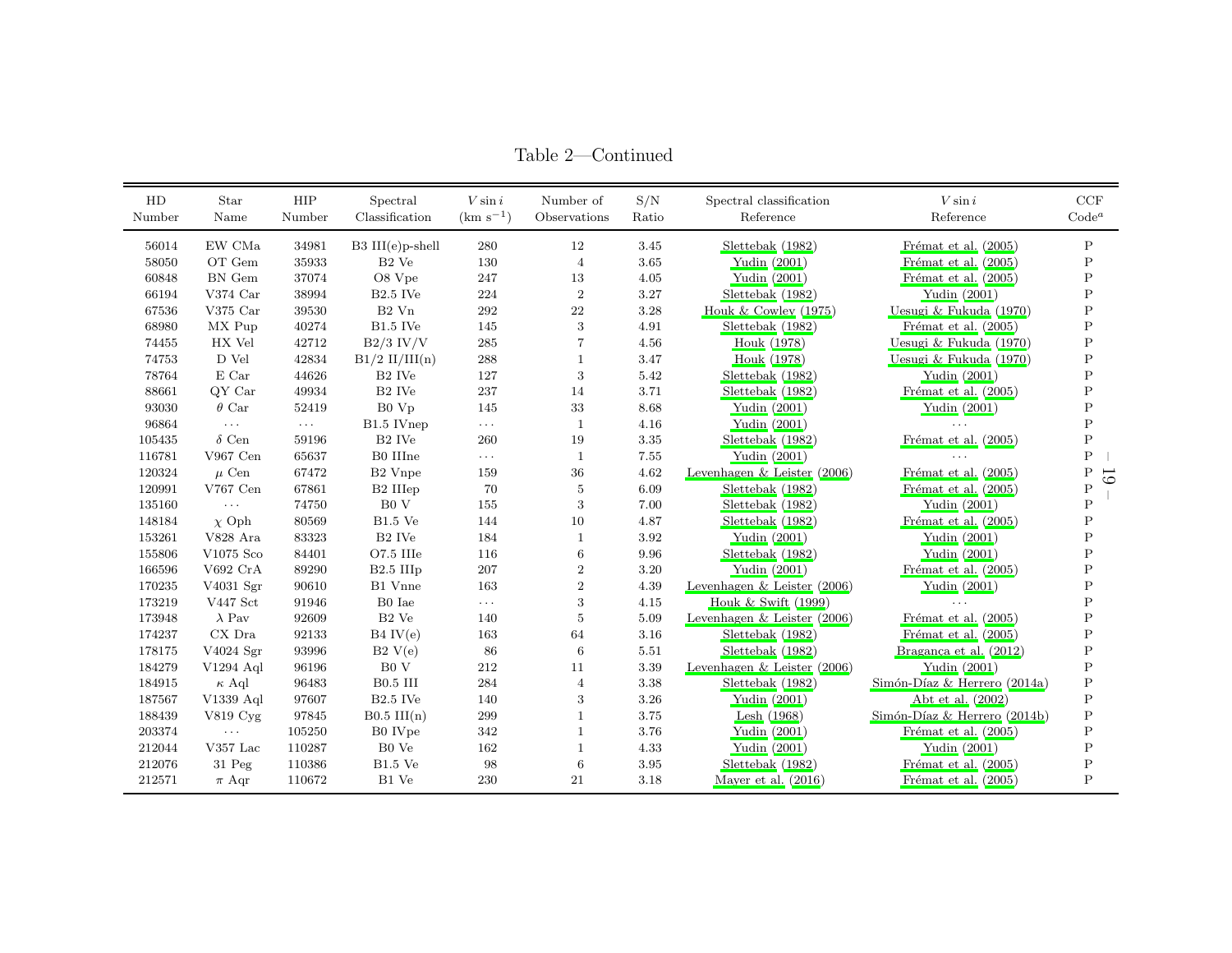<sup>a</sup>S = known Be+sdO binary; C = candidate binary; C? = potential candidate binary; P = CCF signal from primary star.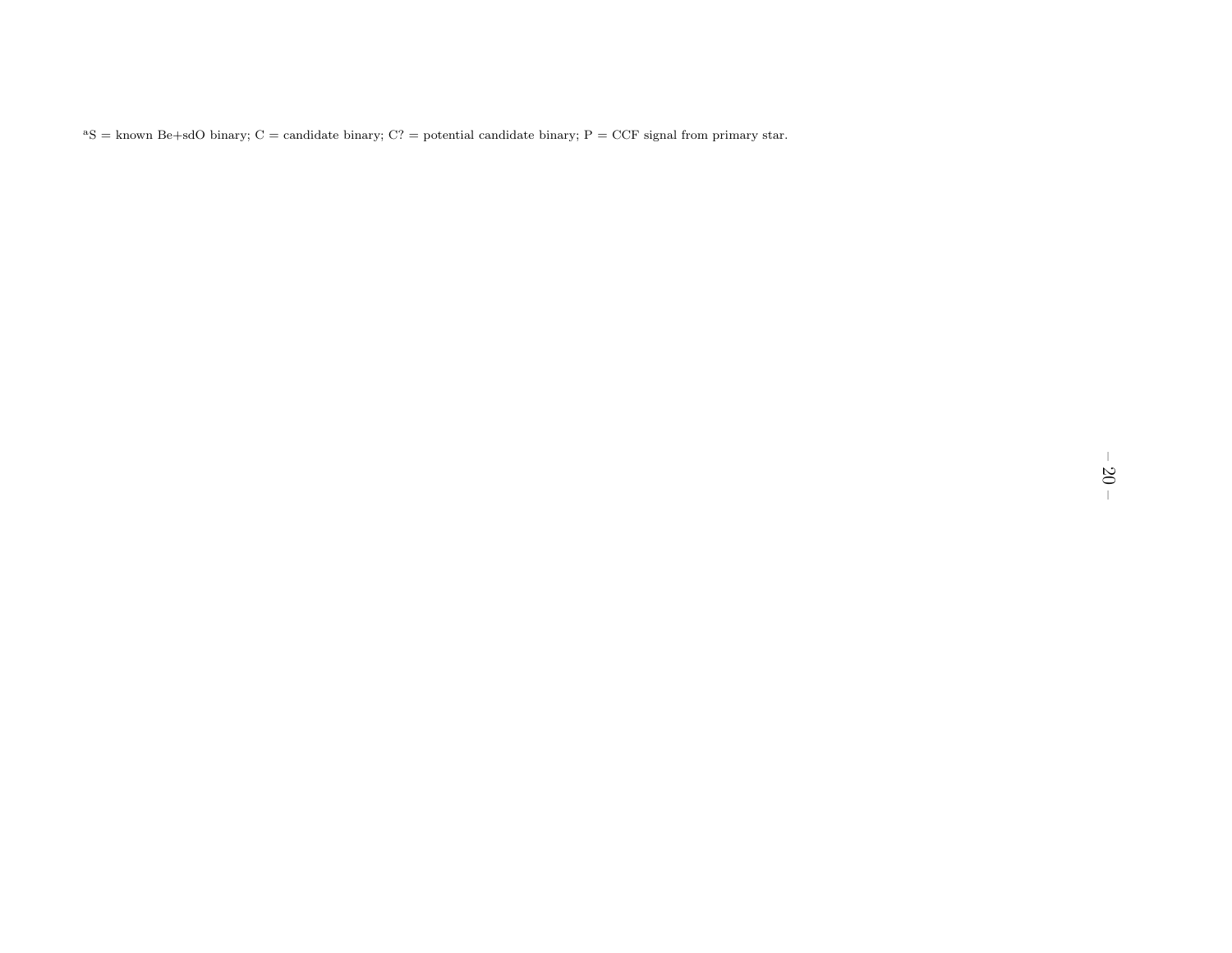| HD<br>Number | Date<br>$(HJD - 2400000)$ | SWP<br>Number | $V_{\rm peak}$<br>$(km s^{-1})$ | $\sigma$<br>$(km s^{-1})$ |
|--------------|---------------------------|---------------|---------------------------------|---------------------------|
|              |                           |               |                                 |                           |
| 29441        | 49651.9145                | 52665         | $-60.7$                         | 2.5                       |
| 43544        | 45698.7251                | 21911         | $-16.8$                         | 4.0                       |
| 51354        | 45045.3074                | 16547         | 13.8                            | 1.8                       |
| 51354        | 45337.5616                | 18937         | 45.5                            | 3.1                       |
| 60855        | 45698.8371                | 21915         | $-10.4$                         | 3.1                       |
| 60855        | 47654.3590                | 36216         | 2.1                             | 3.8                       |
| 60855        | 47808.0710                | 37280         | $-4.0$                          | 4.1                       |
| 60855        | 47908.9317                | 38036         | 13.4                            | 2.3                       |
| 60855        | 48352.5316                | 41308         | 1.7                             | 5.9                       |
| 60855        | 49762.4824                | 53906         | $-4.2$                          | 5.8                       |
| 113120       | 45602.3331                | 21155         | 63.8                            | 3.2                       |
| 113120       | 46710.9800                | 29397         | $-14.8$                         | 4.0                       |
| 113120       | 46920.2862                | 30910         | $-64.1$                         | 4.7                       |
| 137387       | 46225.1106                | 26120         | $-13.2$                         | 2.4                       |
| 137387       | 46225.3690                | 26129         | $-12.1$                         | 2.0                       |
| 137387       | 47717.4598                | 36649         | 73.1                            | 3.3                       |
| 137387       | 48346.7955                | 41240         | $-23.8$                         | 3.5                       |
| 152478       | 47270.2997                | 33308         | $-42.6$                         | 5.5                       |
| 152478       | 47652.3252                | 36197         | 48.3                            | 4.7                       |
| 157042       | 46527.3127                | 28114         | 19.7                            | 5.4                       |
| 157042       | 46711.9244                | 29404         | 25.3                            | 4.5                       |
| 157042       | 46920.4479                | 30914         | 36.2                            | 8.0                       |
| 157042       | 49442.3921                | 50427         | $-47.3$                         | 6.8                       |
| 157832       | 49933.1996                | 55410         | 15.1                            | 3.3                       |
| 157832       | 49973.0096                | 55913         | $-97.6$                         | 8.9                       |
| 191610       | 46245.3612                | 26301         | $-16.5$                         | 2.4                       |
| 191610       | 46337.6586                | 26775         | 10.5                            | 8.9                       |
| 191610       | 46337.6830                | 26776         | 17.6                            | 10.8                      |
| 191610       | 46337.7275                | 26778         | 17.7                            | 7.1                       |
| 191610       | 46337.7501                | 26779         | 11.1                            | 8.9                       |
| 191610       | 46337.8480                | 26783         | 16.0                            | 9.7                       |
| 191610       | 46337.8987                | 26785         | 16.2                            | 15.3                      |
| 191610       | 46338.7622                | 26803         | 19.8                            | 6.5                       |
| 191610       | 46338.7881                | 26804         | 18.4                            | 5.8                       |
| 191610       | 46338.8322                | 26806         | 17.1                            | 9.3                       |
| 191610       | 46338.8545                | 26807         | 11.4                            | 13.3                      |
| 191610       | 46338.8767                | 26808         | 26.0                            | 7.5                       |
| 191610       | 46692.0815                | 29241         | 8.2                             | 5.5                       |
| 191610       | 47790.2654                | 37096         | 10.7                            | 16.9                      |
| 191610       | 47790.3374                | 37098         | 8.5                             | 4.7                       |
| 191610       | 47791.2331                | 37124         | 15.9                            | 10.6                      |
| 191610       | 47791.3635                | 37128         | 21.3                            | 16.4                      |
| 191610       | 47791.4270                | 37130         | 3.5                             | 11.8                      |
| 191610       | 47791.5566                | 37134         | 14.5                            | 5.8                       |
|              |                           |               |                                 |                           |

Table 3. Radial Velocity Measurements of Candidate sdO Components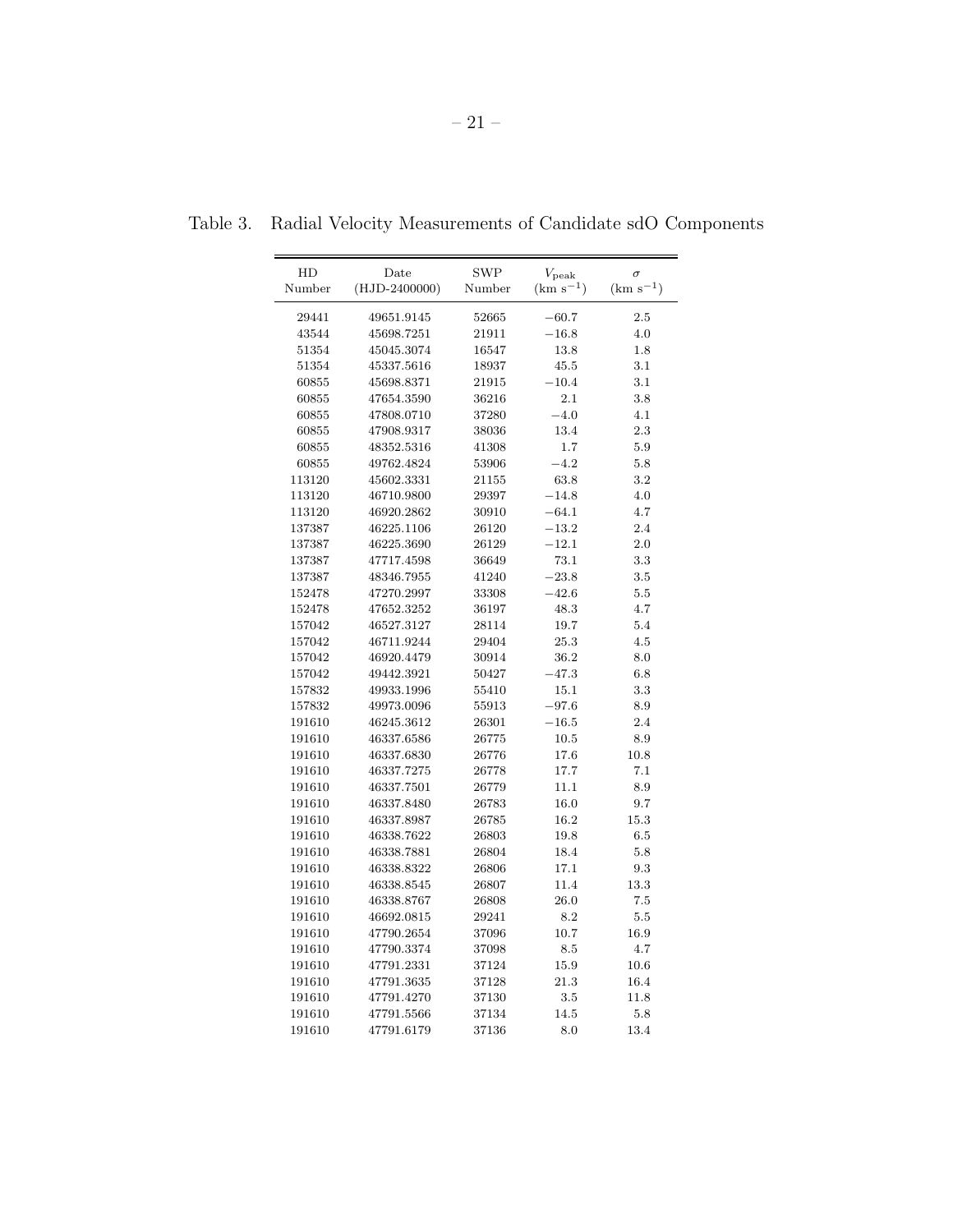| HD<br>Number | Date<br>$(HJD-2400000)$ | <b>SWP</b><br>Number | $V_{\rm peak}$<br>$(km s^{-1})$ | $\sigma$<br>$(km s^{-1})$ |
|--------------|-------------------------|----------------------|---------------------------------|---------------------------|
| 191610       | 47791.7448              | 37140                | 3.3                             | 12.1                      |
| 191610       | 47791.8080              | 37142                | 12.4                            | 14.7                      |
| 191610       | 47792.0716              | 37148                | 8.4                             | 16.5                      |
| 191610       | 47792.2865              | 37150                | 18.2                            | 6.5                       |
| 191610       | 47792.4370              | 37154                | 6.7                             | 5.9                       |
| 194335       | 45463.4591              | 19938                | 46.3                            | 6.5                       |
| 194335       | 49349.8095              | 49705                | $-79.4$                         | 4.0                       |
| 194335       | 49470.4343              | 50637                | $-96.1$                         | 9.3                       |
| 194335       | 49686.9274              | 52946                | 29.5                            | 3.9                       |
| 214168       | 47691.1849              | 36479                | $-118.4$                        | 5.6                       |
| 214168       | 47769.1105              | 36901                | $-32.9$                         | 2.3                       |
| 214168       | 49296.6583              | 49099                | 2.3                             | 3.6                       |
| 214168       | 49296.7311              | 49102                | 8.3                             | 7.3                       |
| 214168       | 49296.7780              | 49104                | 2.4                             | 6.5                       |
| 214168       | 49298.6622              | 49130                | 3.0                             | 2.8                       |
| 214168       | 49298.7078              | 49132                | 21.2                            | 5.3                       |
| 214168       | 49299.6744              | 49145                | 23.4                            | 5.8                       |
| 214168       | 49299.7211              | 49147                | 21.6                            | 5.0                       |

Table 3—Continued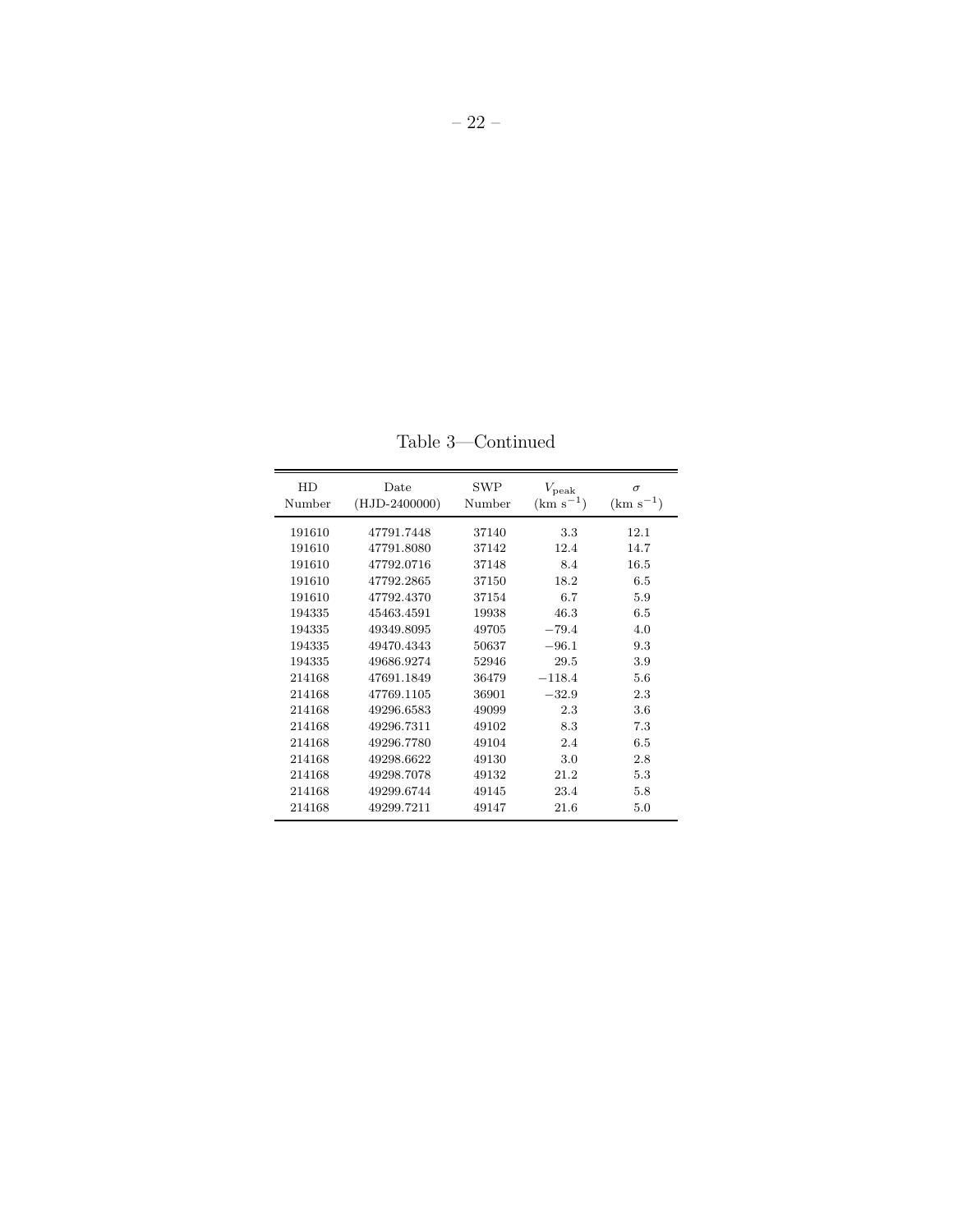

Fig. 1.— Example CCFs for two cases of hot component detection (top row) with several other cases where the peak is associated with the Be component (second and third rows). The top panels show the CCFs for HD 10516, a confirmed system with a hot subdwarf companion [\(Gies et al. 1998\)](#page-12-0), and HD 58978, a confirmed system with a fainter subdwarf companion [\(Peters et al. 2008\)](#page-14-4). The middle panels show how the spectrum of the emissionline star contributes more to the CCF for a hot star (HD 155806; O7.5 IIIe) than a mid-range temperature star (HD 174237; B4 IV(e)). The lower row illustrates how the CCF from the rapidly rotating Be component is usually very broad (HD 5394;  $V \sin i = 432 \text{ km s}^{-1}$ ), but sometimes narrow (HD 120991;  $V \sin i = 70 \text{ km s}^{-1}$ ). Examples of the CCFs for blue and red Doppler-shifted spectra are plotted as dotted and solid lines, respectively. The horizontal dashed lines indicate the S/N=3 limit for detection.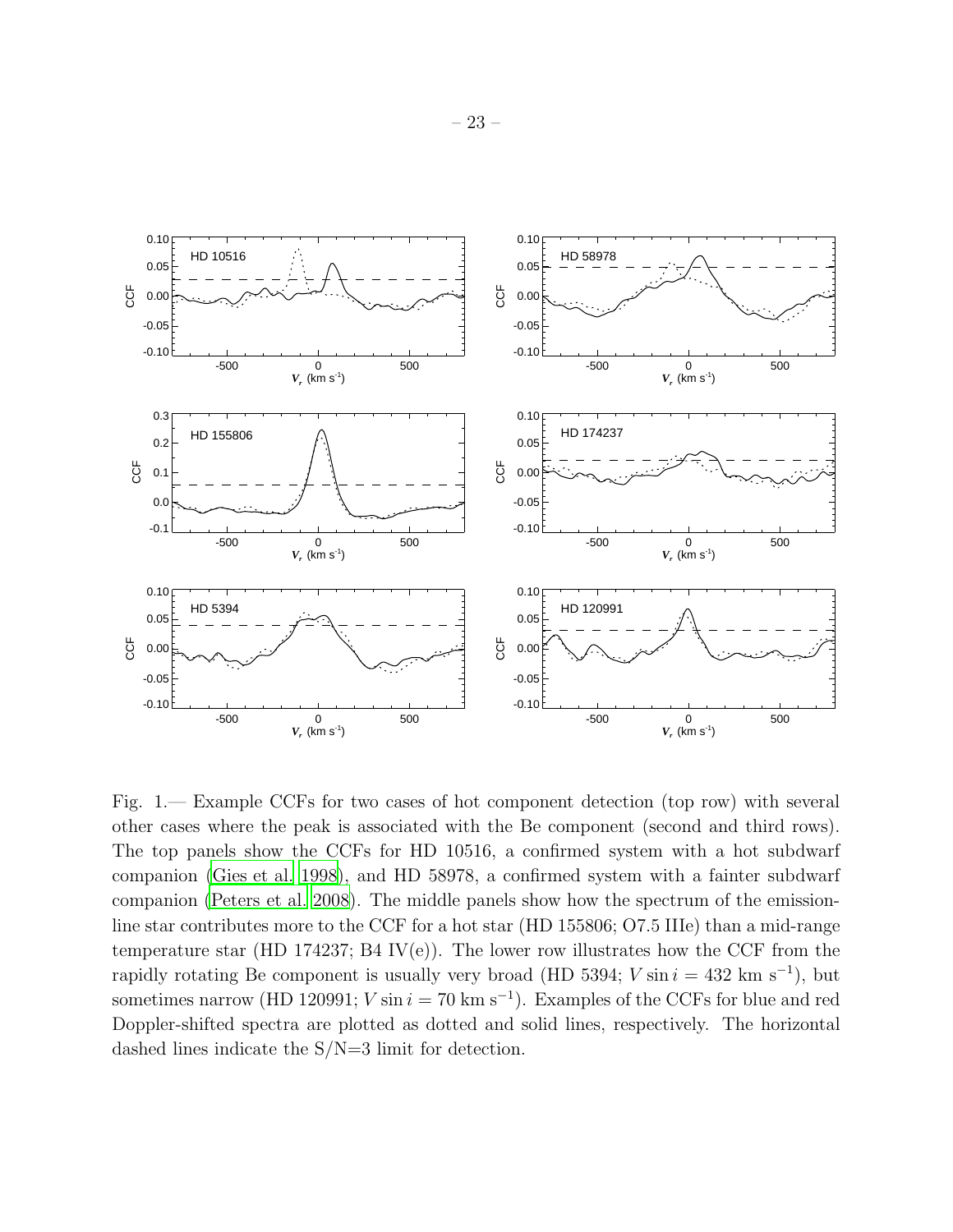

Fig. 2.— CCF plots of eight Be+sdO binary candidates in the same format as Fig. 1.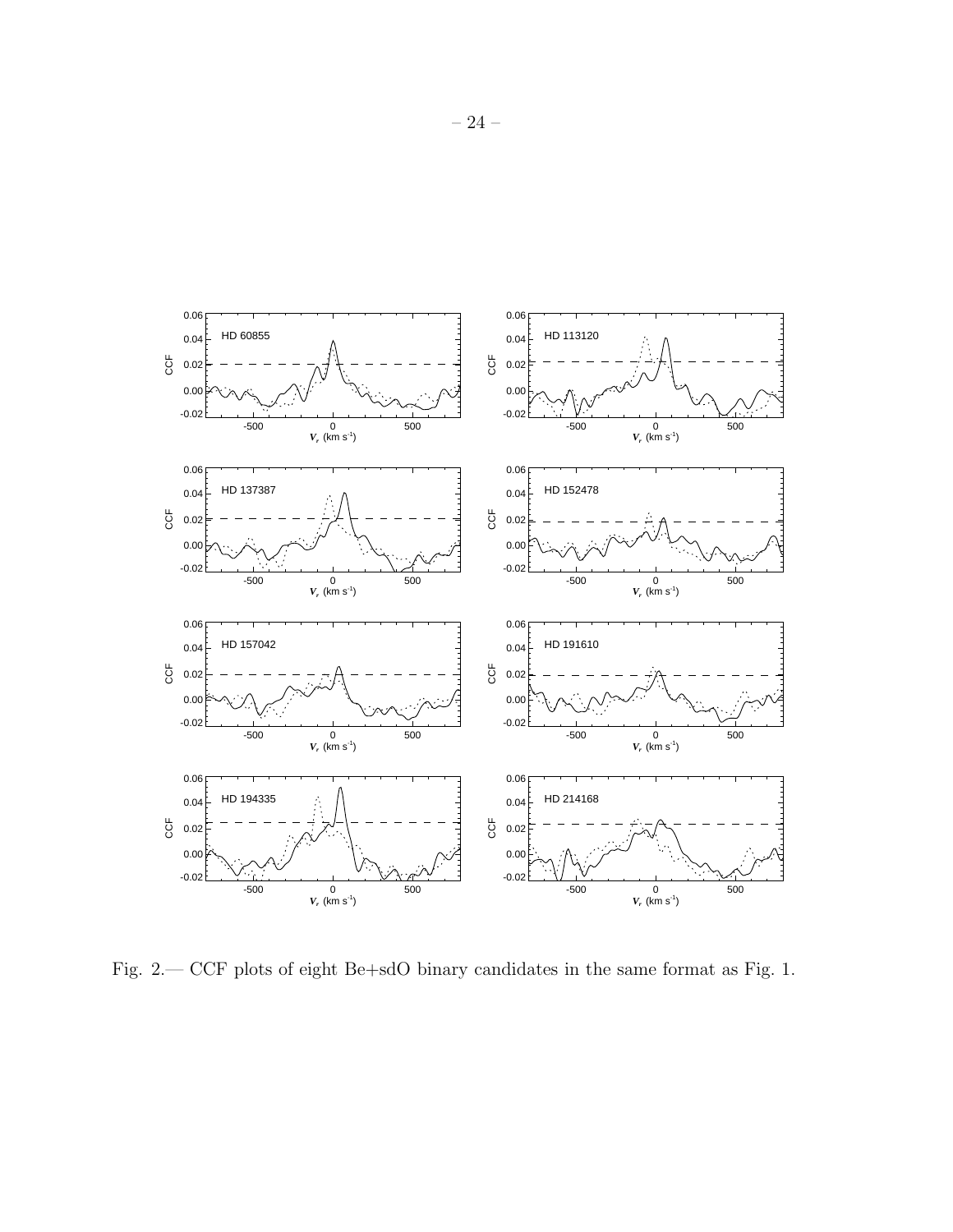

Fig. 3.— CCF plots of four potential Be+sdO binary candidates in the same format as Fig. 1.